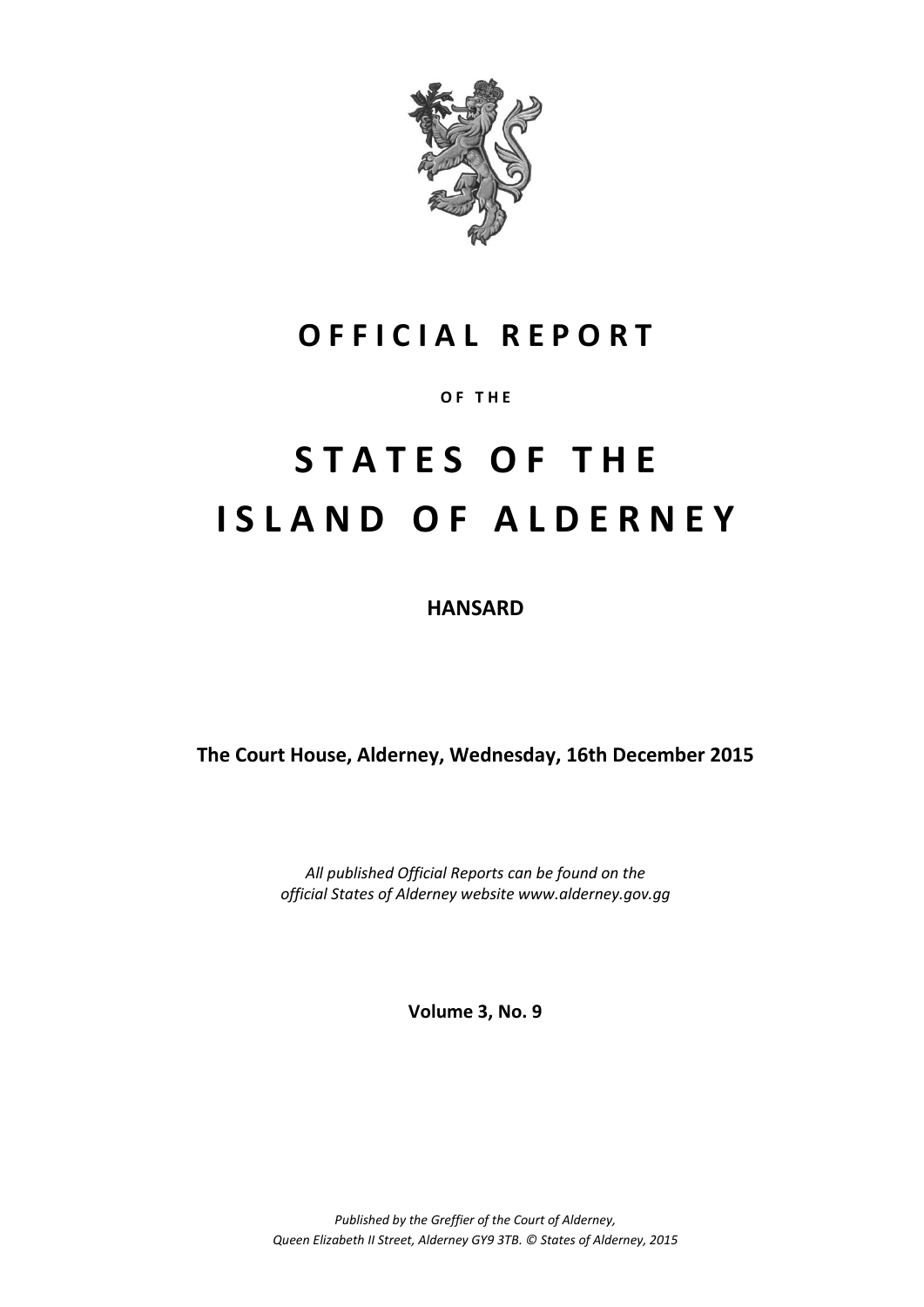## **Present:**

# **Mr Stuart Trought, President**

#### **Members**

Mr Matthew Birmingham Mr Neil Harvey Mr Louis Jean Mr Graham McKinley Mrs Norma Paris Mr Steve Roberts Mr Christopher Rowley Mr Francis Simonet Mr Ian Tugby

# **The Greffier of the Court**

Mr Jonathan Anderson

# **Business transacted**

| Billet d'État for Wednesday, 16th December 2015 ………………………………………………………… 156  |                                                                                                                                                                                                                                                                                                                              |
|-----------------------------------------------------------------------------|------------------------------------------------------------------------------------------------------------------------------------------------------------------------------------------------------------------------------------------------------------------------------------------------------------------------------|
|                                                                             |                                                                                                                                                                                                                                                                                                                              |
| II. The Inheritance (Alderney) Law, 2015 (Commencement) Ordinance, 2015 $-$ |                                                                                                                                                                                                                                                                                                                              |
|                                                                             |                                                                                                                                                                                                                                                                                                                              |
|                                                                             |                                                                                                                                                                                                                                                                                                                              |
|                                                                             |                                                                                                                                                                                                                                                                                                                              |
|                                                                             |                                                                                                                                                                                                                                                                                                                              |
|                                                                             |                                                                                                                                                                                                                                                                                                                              |
|                                                                             |                                                                                                                                                                                                                                                                                                                              |
|                                                                             |                                                                                                                                                                                                                                                                                                                              |
|                                                                             |                                                                                                                                                                                                                                                                                                                              |
|                                                                             | Convener's Report of the People's Meeting held on 9th December 2015  156<br>I. Amendment to The Duty on Long Leases (Alderney) Law, 1994 - Item approved  156<br>2. Annual Report of the Business Development, Tourism and Marketing Committee 170<br>3. Annual Report of the Building and Development Control Committee 176 |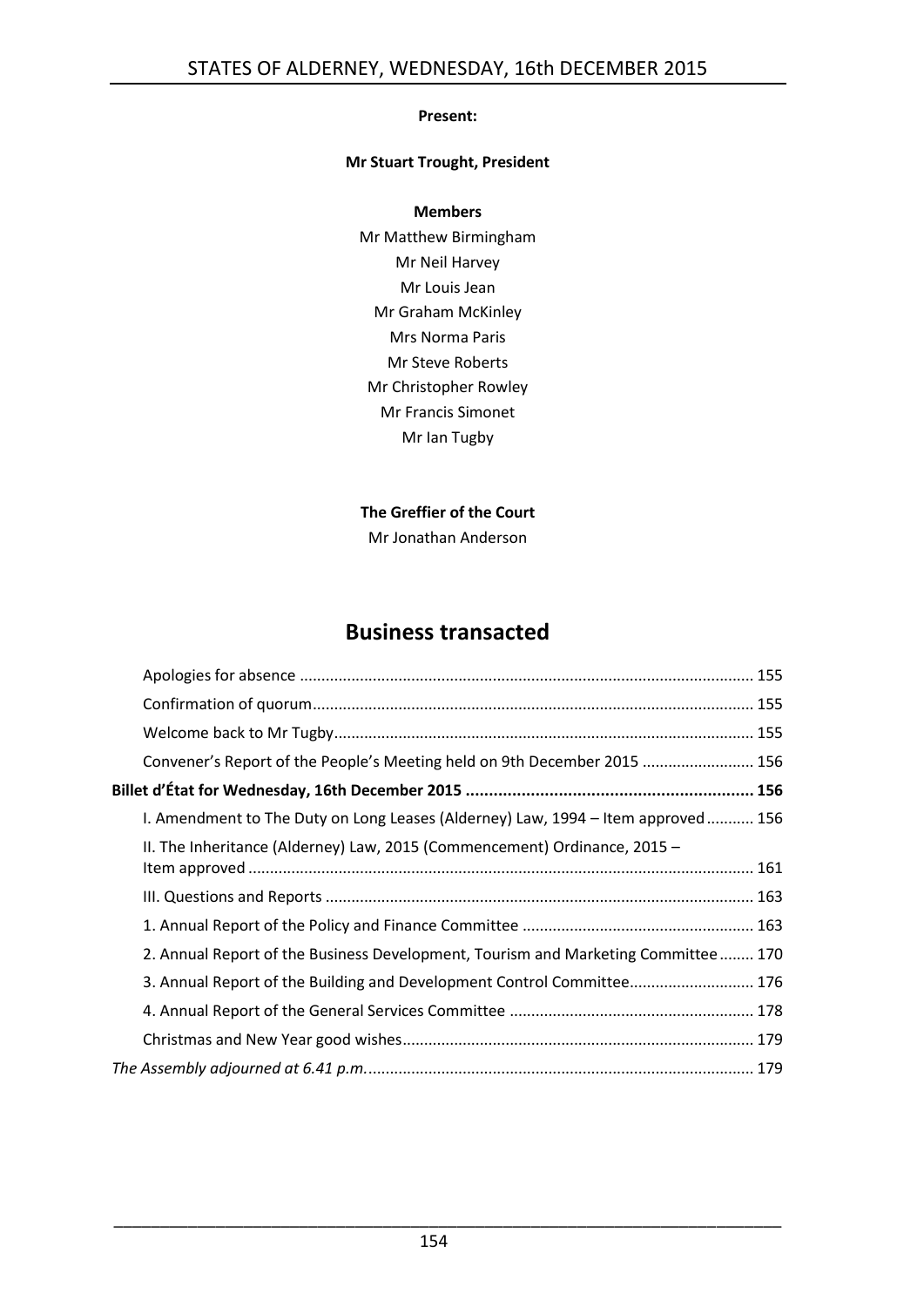# States of Alderney

*The States met at 5.28 p.m. in the presence of Colonel Colin Mason, a representative of the Lieutenant-Governor and Commander-in-Chief of the Bailiwick of Guernsey*

[THE PRESIDENT *in the Chair*]

# **PRAYERS**

*The Greffier*

# **Apologies for absence**

<span id="page-2-0"></span>**The President:** Apologies from Mr McDowall.

# **ROLL CALL**

*The Greffier*

# **Confirmation of quorum**

<span id="page-2-1"></span>**The President:** Could you confirm for the record that we are quorate this evening, please, Monsieur Greffier?

5

**The Greffier:** Yes, sir, with nine Members present, we are quorate this evening.

**The President:** Thank you very much indeed.

# **Welcome back to Mr Tugby**

<span id="page-2-2"></span>**The President:** I would like to open this meeting by welcoming back Mr Ian Tugby after his 10 illness – very good to see you back here, Mr Tugby.

**Members:** Hear, hear.

**Mr Tugby:** Thank you.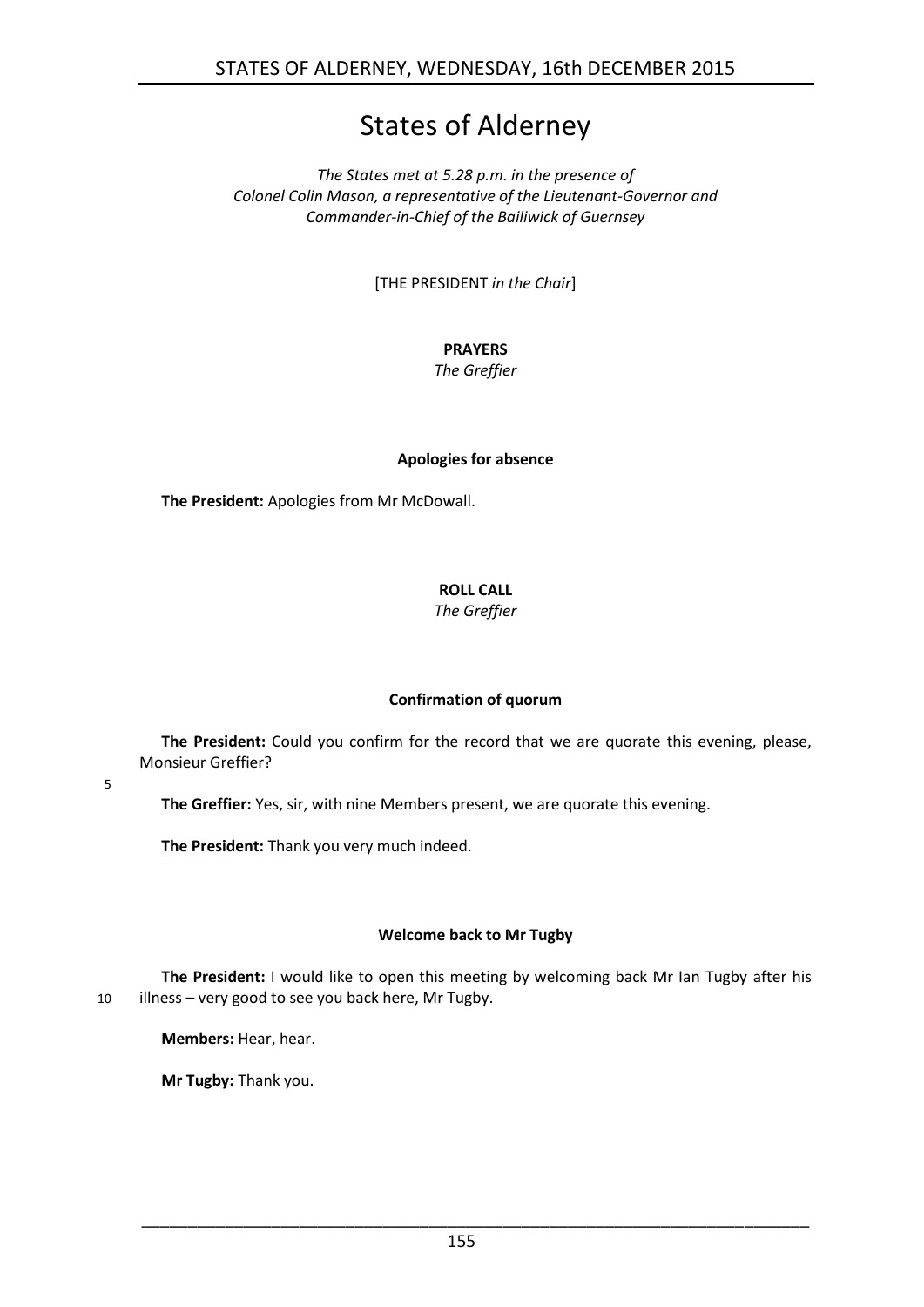#### **Convener's Report of the People's Meeting held on 9th December 2015**

<span id="page-3-0"></span>15 **The President:** Mr Harvey, as Convener, could you please deal with any notes on the meeting prior to the Item order, please.

#### **Mr Harvey:** Thank you, Mr President.

The meeting was held on 9th December with myself as Convener. There were five States 20 Members, assisted by the Chief Executive, the President, the Minute Secretary, 20 members of the public and three press.

<span id="page-3-1"></span>**The President:** Thank you very much, Mr Harvey.

# Billet d'État for Wednesday, 16th December 2015

### **I. Amendment to The Duty on Long Leases (Alderney) Law, 1994 – Item approved**

<span id="page-3-2"></span>*Item I.*

*The States of Alderney is asked: To approve The Duty on Long Leases (Exempt Dealings) (Alderney) Ordinance, 2015.*

**The President:** Mr Greffier, could you move to Item I, please.

25

#### **Mr Greffier:** Thank you, sir.

Item I this evening is the amendment to The Duty on Long Leases (Alderney) Law, 1994. A letter has been received from Mr Harvey in his capacity as Chairman of the Policy and Finance Committee, and the States of Alderney have been asked to approve The Duty on Long Leases 30 (Exempt Dealings) (Alderney) Ordinance, 2015.

**The President:** Thank you very much.

Mr Harvey, as Convener, were there any comments on this Item, please?

#### 35 **Mr Harvey:** Thank you, sir.

The Convener stated there was a slight anomaly with the sentence 'Guernsey Treasury and Resources Department has already agreed to waive their proportion of this charge.' It was clarified that this has not yet been approved and will be discussed in the 15th December Guernsey meeting.

40 Comments on this Item included: the AHA house prices are too high for young local first-time buyers – who is going to buy them; it should be helping the local people, not incomers who can be here for two years and then apply for the scheme. Mr Harvey clarified that these issues were not relevant to the Billet Item, but the house prices of the scheme are going to be revised by the AHA to encourage the local market. Noted.

45

**The President:** Thank you, Mr Harvey, as Convener. Mr Harvey, I believe you wish to propose this Item.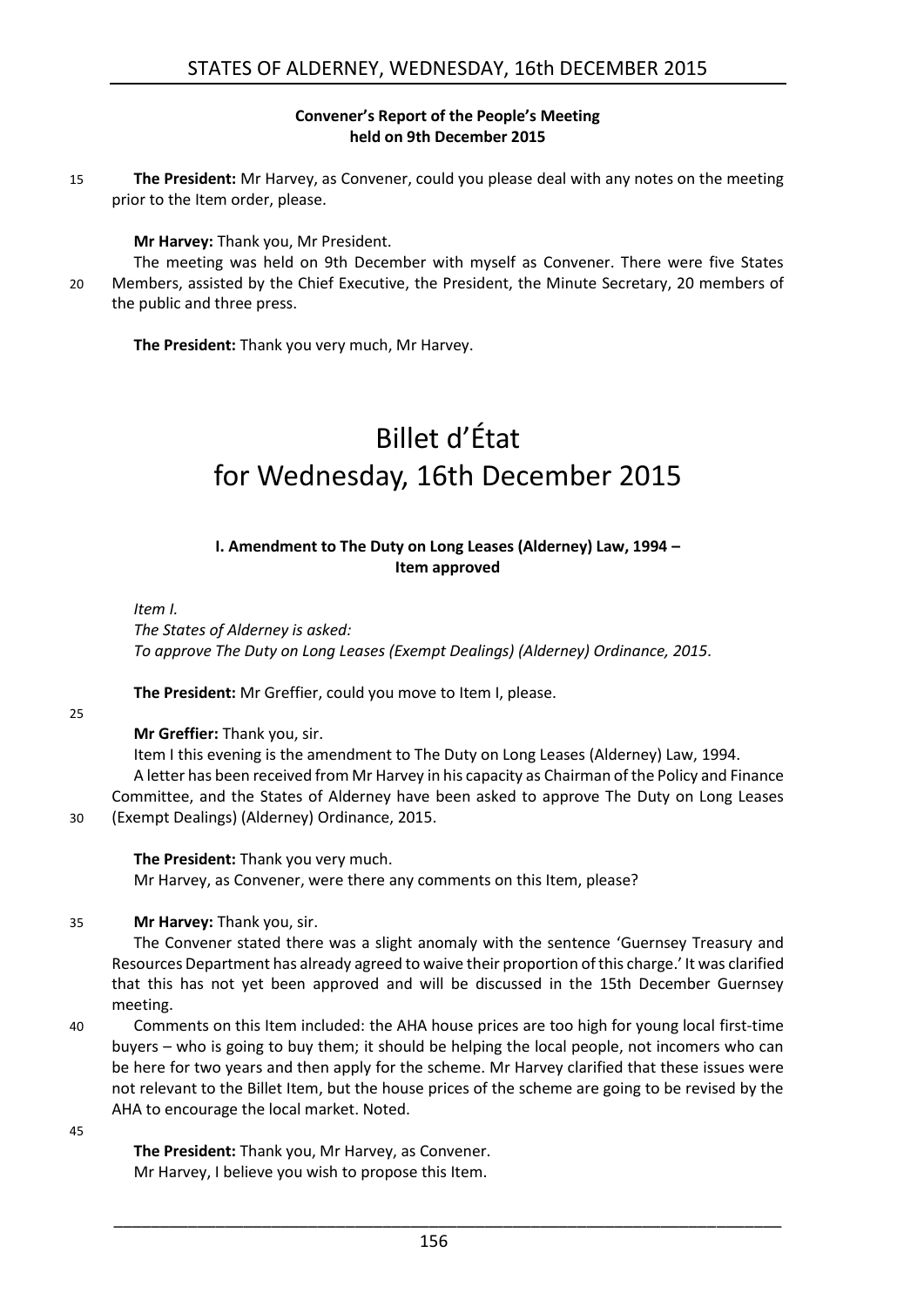**Mr Harvey:** Thank you, sir, I do indeed wish to propose this Item.

Those who follow these matters will be aware this came before the States in September and 50 at that time, for various reasons, the vote was split. One or two small changes have been made to the Proposition now brought to us and there are three issues I would just like to draw attention to.

Firstly, the 28-day retrospection which was inserted in the original Billet Item has now been removed. We have been unable to track down the author of this, but the suspicion is it was one 55 of the lawyers. So that has now been removed as it was clearly erroneous.

A second issue, not contained within the Billet but relating to it, was the prices asked by the Housing Association. We have had a full meeting with the directors of the Housing Association and I am sure my colleague, Mr Simonet, would probably wish to say more about that, but we did feel there was some movement on that issue.

60 The third issue raised has been whether this Ordinance, if approved, will discriminate against the private sector. I think there are two points to be made here. The first thing is that anybody in the private sector who can afford to purchase 100% ownership of a property is by derivation likely to be in a better financial position than somebody who has to go through partial ownership. The other point I would make is that, under the partial ownership scheme, applicants and successful

65 applicants will never be in a position to buy their own house outright – that is quite clear within the terms of the scheme. Therefore, if their financial position improves to the point that they have a significant equity and still wish to own their own house outright, then they will have to turn to the private market to do so, having been helped on the way by this scheme.

We have debated it before, we have discussed it more than once with the Housing Association, 70 and at the previous special meeting convened at Policy & Finance with the Housing Association there was broad support for the Ordinance. I think this is a fairly minor measure but it will be helpful to those people – not necessarily young, but particularly the young – who are seeking to get a foothold, if you like, on the ladder of property ownership. If you leave aside the deposit they have to pay, which is actually a capital sum towards the share of the house, the document duty 75 they would have to pay is far and away the largest outgoing that they have. Therefore, the States agreement to waive this for these particular people, keen to get into housing, keen to show their support for property in Alderney, would be a very pleasant Christmas present for them, and I commend the proposal to my colleagues.

Thank you.

80

# **The President:** Thank you, Mr Harvey.

Mr Simonet, I believe you wish to second this.

**Mr Simonet:** Yes, I do, sir, and I will just say a few words on it, Mr President.

85 The last time this proposal appeared on the Billet, I voted against it. I did so for two reasons. First, I expressed the view that AHA had built a financial model that was more compatible with the private sector than that expected from a housing association. This meant, in practical terms, that the rent levels are set above average prices in the private sector and that properties for sale by part-purchase are set, in some cases, as much as 25% above the average market price. 90 Secondly, with regard to the tax relief requested, the main thrust of my concern was that if we were seeking to provide tax benefit to assist first-time buyers who purchase through AHA, then we should also make that benefit available for first-time buyers in the private sector.

I have since had a meeting with the board of AHA, along with my fellow States Member, Mr McDowall. We had a very detailed and frank discussion about the aims and objectives of 95 Alderney's Housing Association and how it could best serve the needs of the Island's lower income earners and how it would dovetail into the housing strategy that is currently being formulated by the Building & Development Control Committee. I would just like to assure everybody that the tone of the meeting was genial, as well as being constructive, with all present recognising that we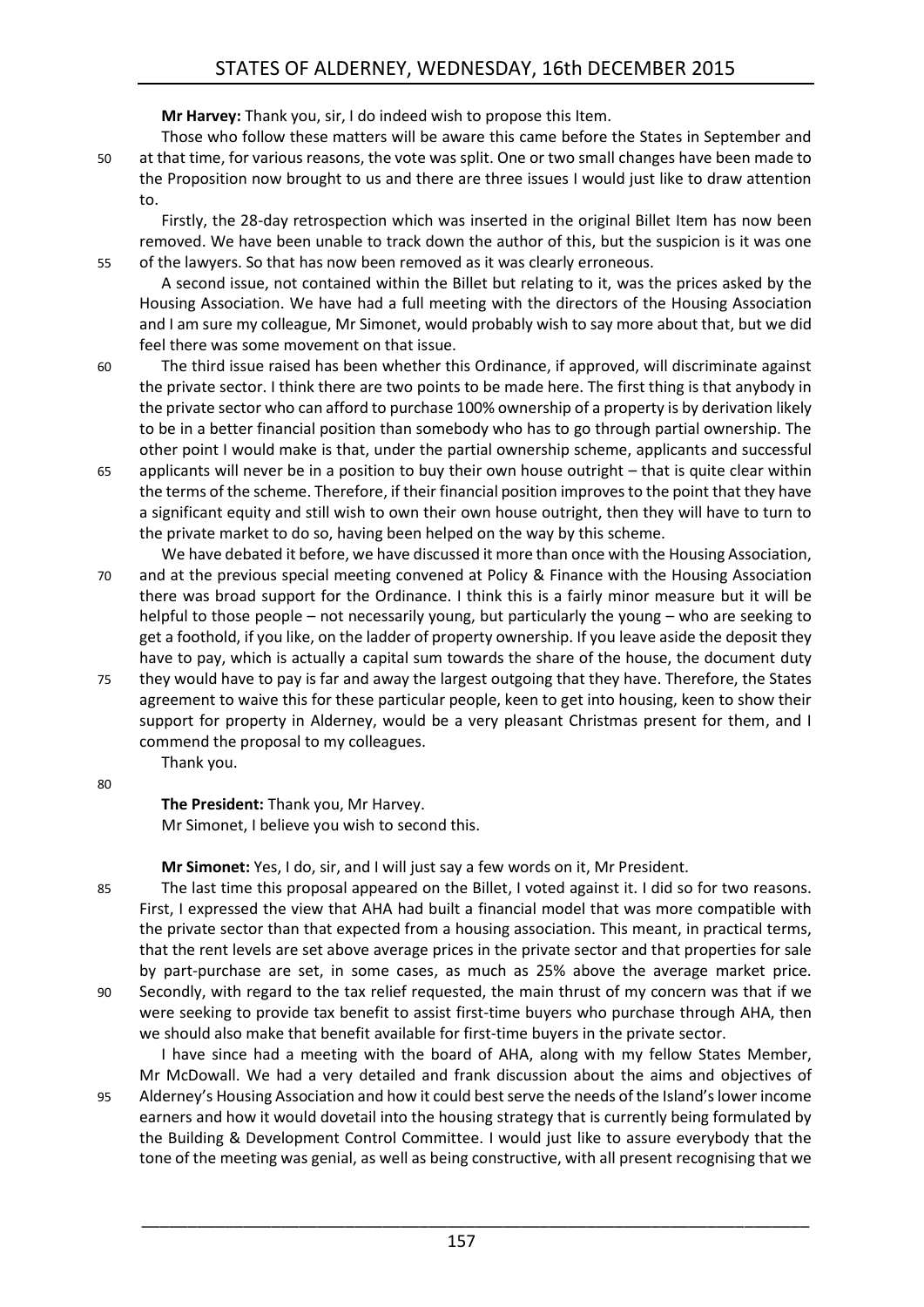share the same long-term objectives of providing quality, affordable housing options for those of 100 our Island population who most need it.

Alderney Housing Association have agreed to review their current policies and rebuild their financial model to establish a price structure for the rental and part-ownership that reflects an agreed percentage discount based on the median level of the gross income of the lower income bands of the Island workforce. In other words, it will move from the present price structure

105 arrangement of using the average private sector market prices to average income-related prices within the lower income bands. AHA will bring these proposed changes to the Policy Committee for further consideration and discussion as soon as is practical. For that reason, I now support that element.

With regard to the tax relief, my fellow States Members have indicated a willingness to look at 110 ways of giving the same tax benefit to first-time buyers in the private sector, and I am sure they will continue to have that view when it comes for discussion in the Policy Committee.

Thank you, Mr President.

**The President:** Thank you, Mr Simonet.

115 Does any Member wish to comment on this Item? Mr Jean.

**Mr Jean:** I am concerned about this. I am going to try not to go over the same ground as Mr Simonet – he has said quite a few of the things that I would have said tonight – but I would say that we have referred to this as a minor measure, or the Chairman, Mr Harvey, did; it could be 120 argued, yes, it is a minor measure, but a minor measure amongst many. Let's look at the situation. I do declare an interest: I am a landlord. But what I can specify is that I never deal in leasehold property, so therefore that frees me that I may speak on this.

**The President:** Mr Jean, you may speak freely on this Item.

125

# **Mr Jean:** Thank you very much.

The point that I want to raise is the minor measure amongst many, and by 'many' of course I am talking about TRP-free. I am talking about the fact that if this goes through tonight, and it probably will, they will be free of Alderney's Congé. There is also the promise from Guernsey that, 130 providing that happens, they will also be free of document duty. So there we are: we have three measures already that they are free of, which I would imagine put together amount to quite a considerable cost saving.

Yes, I agree, the model does not fit, it never has, and in the early days when people discussed this with me I was aware that it would not fit the Guernsey model. I made those suggestions and 135 I was not particularly popular for it, I have to tell you. The point about it is that, to some extent, whether we like it or not, because of the situation with the Housing Association and having to do these things ... and they have been done in order that the Housing Association, which is a laudable organisation and important to Alderney ... Let's face it, the States itself did not take care of its property portfolio, and that is a fact. So we agree that the Housing Association is a good 140 institution, but the problem is it is grating and it will in future compete with the private sector,

and there is a problem there.

I agree with Mr Simonet in what he is saying about first-time buyers in the private sector as well. I think the problem is the competition is actual competition against the private sector, whether one likes it or not, and the fact that the remit of the Housing Association has been 145 widened to include key worker housing, 18-year-old tenants, under-18, and other measures taken by the Housing Association so that they can take in also tenants from the private sector as well ....

they are, in actual fact, competing with the private sector, which is struggling on all fronts. That is a point that has to be made. Whether one can deal with it, I do not know, but those are the points that I would like to raise, sir.

150 Thank you.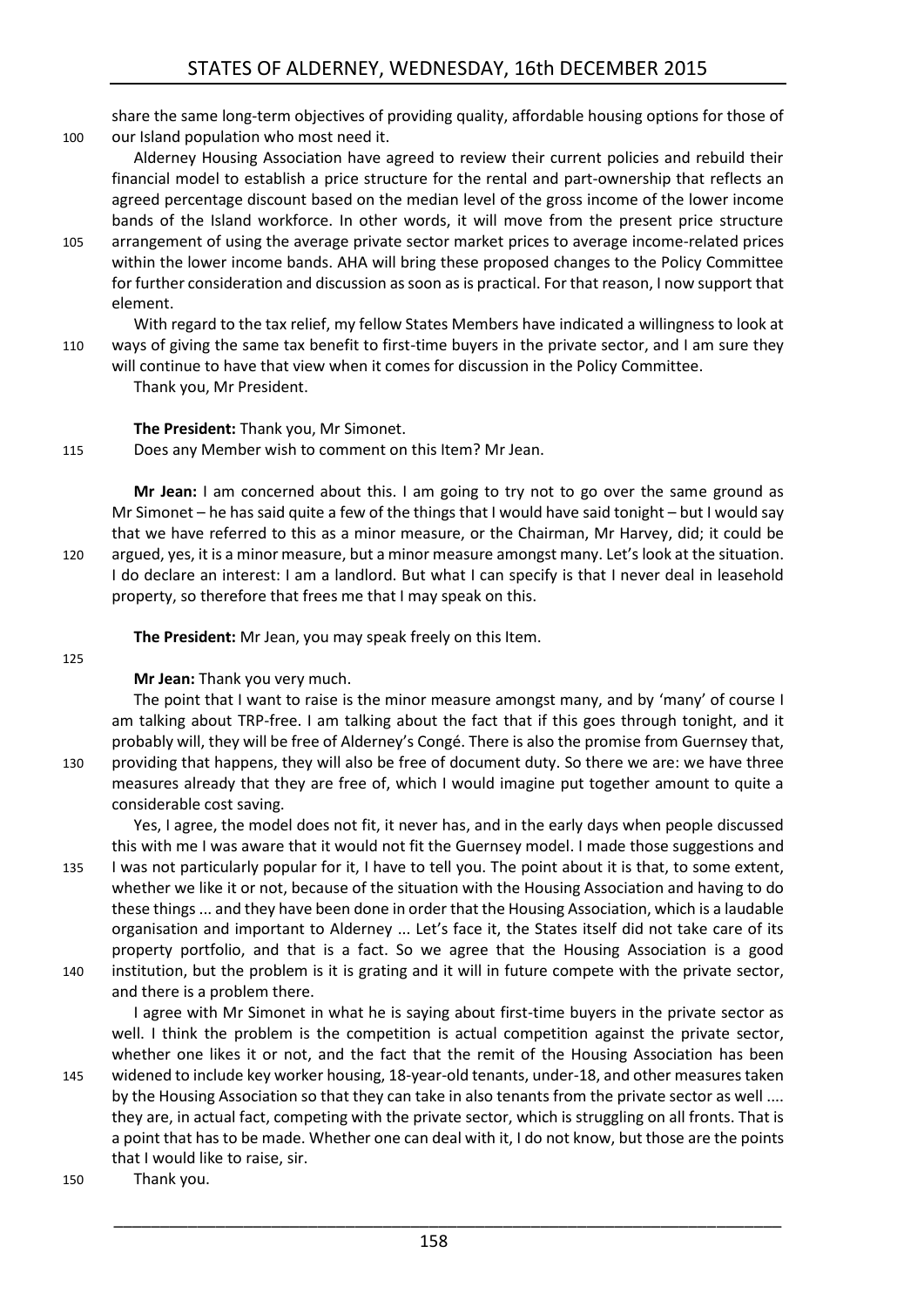#### **The President:** Thank you, Mr Jean.

Does any other Member wish to speak on this Item? Mrs Paris.

#### **Mrs Paris:** Thank you, sir.

155 I think this is a very good but first step, and quite a small step, towards being helpful in a situation which several of us around this table have probably never faced. We are all perhaps of that very fortunate generation where houses were much cheaper and mortgages were much easier to come by, and it would be very easy not to appreciate just how difficult the situation has become for young people these days. In the UK now, the time it takes a typical middle-income 160 household to save a deposit for a house has increased from three years in 1983 to 24 years today,

which must make it virtually impossible.

I think we do need, in *many* respects, to encourage our young people to stay on Island, and if having a stake in property here is something which will help them to do so I thoroughly recommend this as the first thing that we do to try and improve the situation here.

#### 165

**The President:** Thank you, Mrs Paris. Mr McKinley.

#### **Mr McKinley:** Just briefly, Mr President.

170 I voted against this the first time it came to the Assembly because there was a 28-day period ... It was going to be backdated 28 days and nobody really could explain the reason for that. That 28-day period has now been removed and I am very happy to support it.

But could I just actually follow on something from Mr Simonet, Mr Jean and Mrs Paris: can we confirm or deny that there is a similar incentive in hand to waive document duty for first-time 175 buyers? I do think I would agree entirely with what they have said about it. We do need to encourage young people to buy. They must be resident on the Island, there must be a period of residency through which they qualify before they can be included in that scheme, but I would be grateful for clarification on that matter.

Thank you, sir.

180

**The President:** Thank you, Mr McKinley.

Does any other Member wish to speak on this Item? Mr Tugby.

**Mr Tugby:** Sir, there is just a slight thing which I am looking at here. It says that there will be 185 no lost revenue to the States of Alderney because the scheme is not in force. I thought it was already in force; it is just that the Housing Association has not actually encouraged it to go forward, in the hope that the States would actually bring in this measure, what they are hoping for now, so people have actually held off – but I believe the scheme is already in force for actually a 40% or 80% share of the property. I might be wrong, but I thought that is what we have been told all 190 along. So it will be interesting to see what happens. It says there will be no lost revenue to the States: well, if we end up bringing forward this scheme and then we do it in the private sector as well, of course it is going to be lost revenue. It is bound to be, because there will be thousands of pounds that the States will be losing. So, as everything goes up in the future, something will have to go up to pay for it – and if we are giving money away in other sectors, it has got to be found in 195 other departments. So I am still not happy with this, because sooner or later somebody else will have to pay for it.

# **The President:** Thank you.

Does any other Member wish to speak on this subject? No.

200 In that case, Mr Harvey, would you care to sum up – and I have no doubt you have some points to answer for Mr Tugby.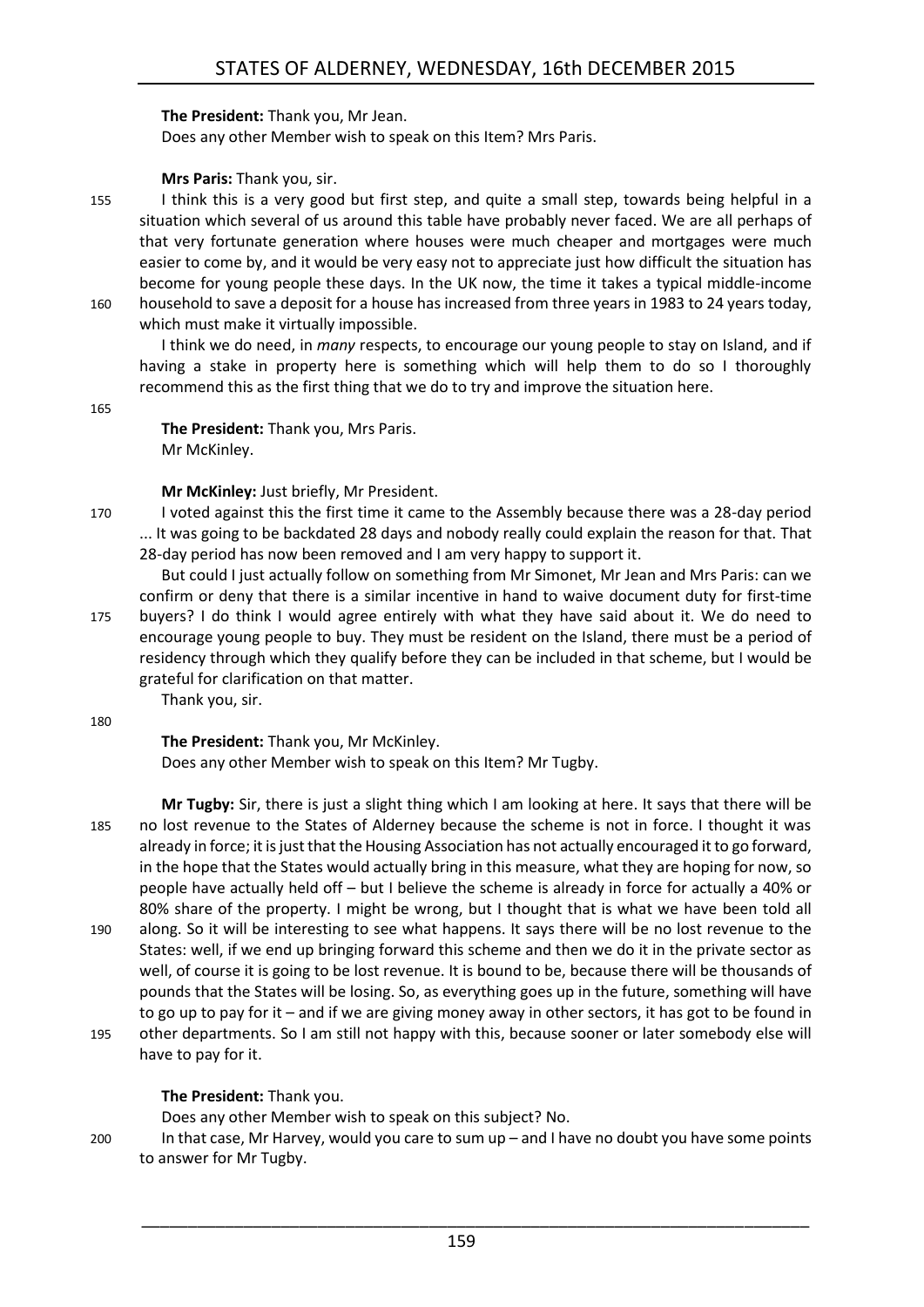**Mr Harvey:** Thank you, sir, I do indeed.

Firstly, Mr Simonet, thank you for your support and thank you for reminding me that we did 205 say that when the housing strategy comes forward next year we will review the potential for extending relief to first-time buyers in the private sector, which is a theme that has come through pretty regularly.

Mr Jean, thank you for your comments. When I indicated it was a minor measure, I guess I was probably trying to say, rather clumsily, it is minor at the moment in a budgetary sense. It is clearly 210 not minor to the people involved, because it makes a significant saving for them and makes the first step on the house-ownership ladder more affordable.

Guernsey document duty, we have had ... I hesitate to say 'confirmation', but Guernsey are happy that this should be waived. Unfortunately, their correspondence is slightly obscurely worded, but my understanding is they have waived it but we are awaiting legal clarification. So, 215 hopefully, we will have that and confirm that they too are supportive of this.

Mrs Paris, first step – yes, indeed, it is a first step. The reason we are discussing this is because it was brought to us by the Housing Association. It is not something, I think – with respect – that any of the States Members took an initiative on. It was brought to us by the Housing Association as a means of helping people into their partial ownership scheme.

220 Mr McKinley: document duty for first-time buyers, clarification. I am not aware currently, sir, of any plans that we have agreed that would extend this to private buyers, other than a general support for the principle and a view that this should form part of the housing strategy review next year.

Mr Tugby: no loss of revenue. That is a tricky one. Insofar as the majority of people who would 225 be buying ... I think it is fair to say that without this scheme, without the partial ownership scheme, the people involved would not be buying on the open market; they would not be in a position to buy on the open market. Would they buy without the support of this? Difficult to say, but certainly it is going to put some off, because the cost of document duty on an average house is fairly steep for some people who are struggling in terms of income. So I think, at the moment, any loss of

230 revenue – and I believe this is recognised by Guernsey in their slightly obscure communication ... the loss of future revenue on this measure alone would not be significant, but the impact for the people concerned would be probably disproportionately high, as they are struggling to get onto the housing ladder.

I think that probably sums up where we are.

235 Extension to the private sector is not a decision we are making today; it is something we can discuss today and it is something that I am sure will come back to the States sometime during 2016 as part of the housing strategy, and we will then be in a position to make a decision whether we do wish to extend it to the private sector.

I do understand and I support the view that by encouraging people to buy their own homes we 240 are encouraging them to stay on the Island, and that seems a sensible thing to be doing. If there is a cost to our budget for that, that is our decision as to whether we feel that cost is appropriate. I think I have nothing further to say, other than to commend this to you.

**The President:** Thank you very much, Mr Harvey.

245 Monsieur Greffier, would you put that Item to the vote, please.

# **The Greffier:** Thank you, sir.

The States of Alderney have been asked to approve The Duty on Long Leases (Exempt Dealings) (Alderney) Ordinance, 2015.

250

*A vote was taken and the results were as follows:*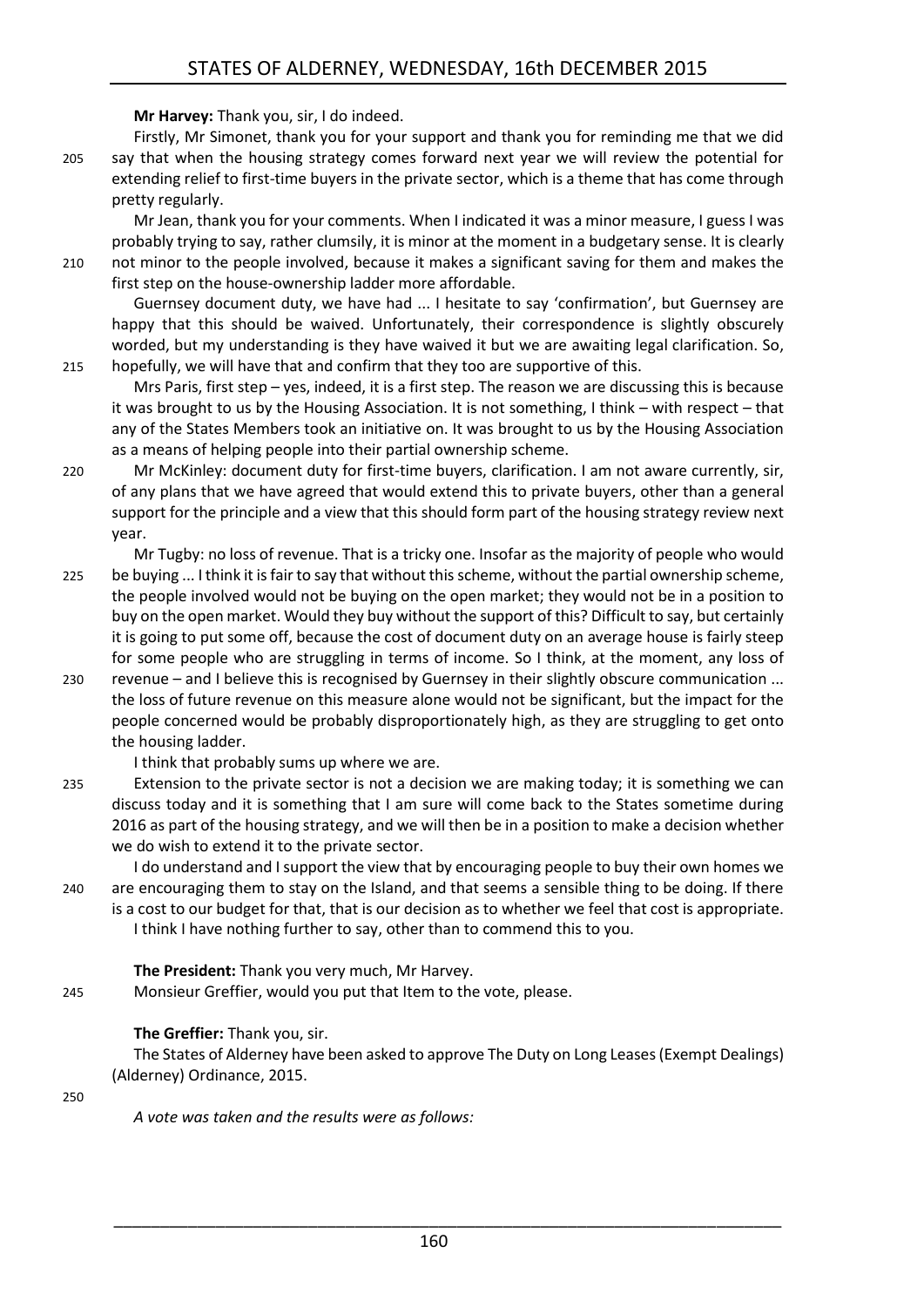**FOR** Mr Birmingham Mr Harvey Mr Simonet Mr Rowley Mrs Paris Mr McKinley

Mr Tugby

**AGAINST**

**ABSTAINED** Mr Jean Mr Roberts

**The Greffier:** Sir, that motion is carried.

**The President:** Thank you very much indeed.

## <span id="page-8-0"></span>**II. The Inheritance (Alderney) Law, 2015 (Commencement) Ordinance, 2015 – Item approved**

*Item II. The States is asked: To approve The Inheritance (Alderney) Law, 2015 (Commencement) Ordinance, 2015.*

#### 255 **The President:** Could we move to Item II on the agenda, please.

**The Greffier:** Yes, sir. Item II this evening is The Inheritance (Alderney) Law, 2015 (Commencement) Ordinance, 2015.

The following letter has been received from Mr Harvey in his capacity as Chairman of the Policy 260 and Finance Committee, and the States of Alderney have been asked to approve The Inheritance (Alderney) Law, 2015 (Commencement) Ordinance, 2015.

**The President:** Mr Harvey, as Convener.

### 265 **Mr Harvey:** Thank you, sir.

The Convener stated that the Greffier will be interviewed on Quay FM on 18th December to answer any queries. A leaflet may also be produced for further information available to the public for this change.

There were no comments on this subject, sir.

#### 270

**The President:** Thank you very much, Mr Harvey. Would you care to rise again to propose this Item?

**Mr Harvey:** Thank you, sir. The exercise is good for me at this time of year, thank you!

275 Yes, this is a fairly straightforward matter. The Inheritance (Alderney) Law, 2015 has received the Royal Assent. It was obviously debated in this Chamber and approved. It has been recognised in the Royal Court. It cannot come into effect without an Ordinance from the States providing for this. Therefore, I commend this Ordinance to my fellow States Members, which, if passed, will bring the new Law into effect on 1st January 2016.

280

**The President:** Thank you very much, Mr Harvey. Mr Roberts, I believe you wish to second this.

**Mr Roberts:** Yes, sir, Mr President. I would like to second it.

285 It is just one of the Island's old Laws that needs updating and tailoring for the 21st century. The old Law was left open to abuse and was totally unfair to all the parties of the family, leading many to a life of poverty where the parents wished otherwise. You build up a wealth through the years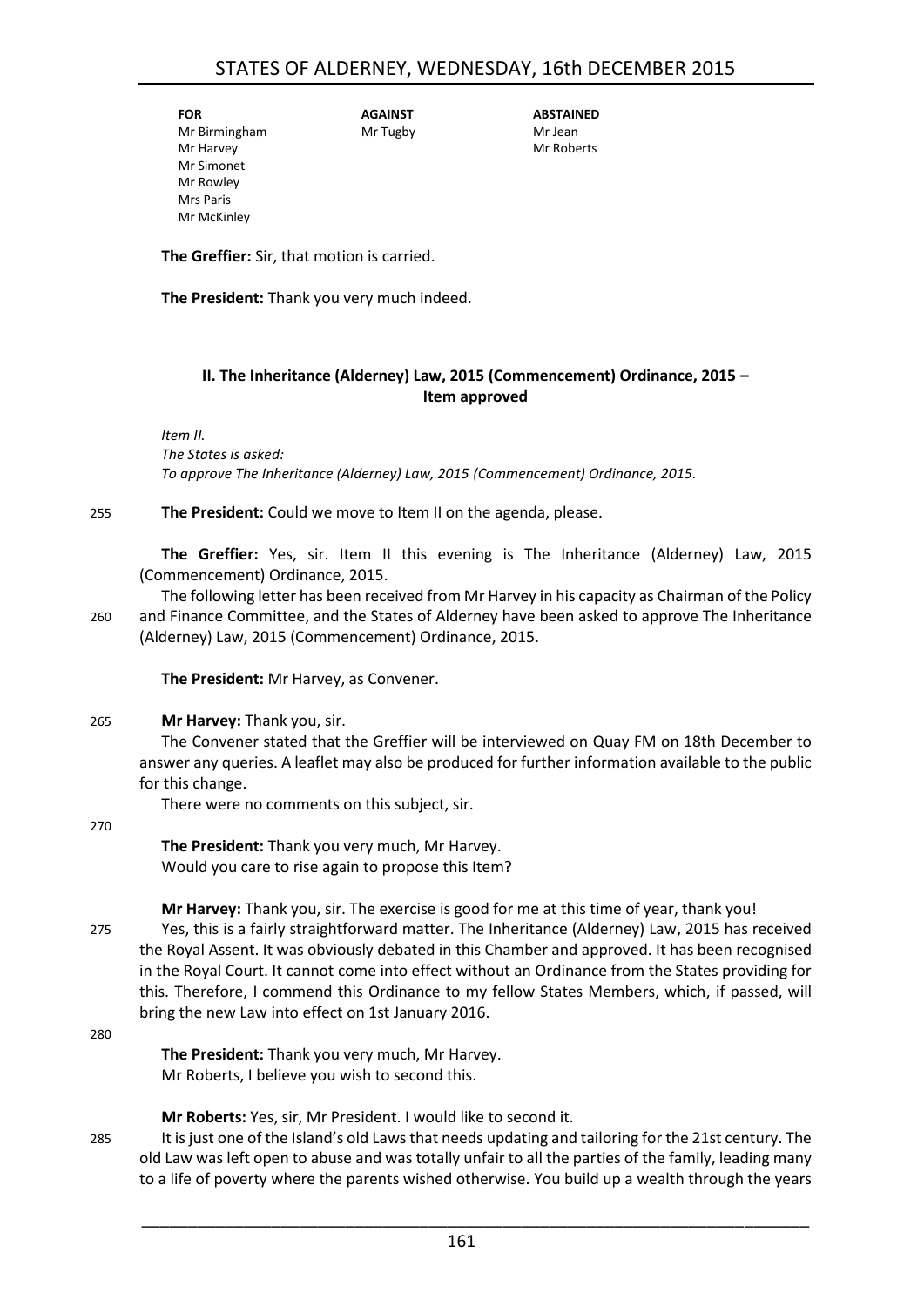# STATES OF ALDERNEY, WEDNESDAY, 16th DECEMBER 2015

and you will now be able to leave it to whoever you choose, which in my mind is fair and true. This was discouraging for people to settle here, and also, when they found this law was indeed existing, 290 some actually returned to the mainland. However, Guernsey has many worse laws, which can only be described as draconian, particularly if children from Alderney born in Guernsey having no rights within the Island yet denied the basic human rights of living at their home of birth – **The President:** Mr Roberts, can you keep your discussion to the matter on the Billet, please. 295 **Mr Roberts:** Indeed, if this was challenged in Human Rights, in my mind it would not fail. Let us put this old Law into spam and then delete it. **The President:** Thank you very much, Mr Roberts. 300 Does any other Member wish to speak on this Item? Mr Jean? **Mr Jean:** No. **The President:** Does any other Member wish to speak on this Item? 305 **Mr Simonet:** Mr President, just a few words, really. Firstly, to say I think it is welcomed by almost everybody on the Island. It is long overdue, and I think I would like to give my special thanks to Mr McDowall (**A Member:** Hear, hear.) for all the very hard work that he put into this. 310 **Two Members:** Hear, hear. **Mr McDowall:** Thank you. **The President:** Does any other Member wish to comment on this Item? 315 Mr Harvey, do you wish to exercise your right to sum up? **Mr Harvey:** I think there is nothing further to be said, Mr President, thank you. **The President:** Thank you. 320 Monsieur Greffier, would you put this to the vote, please.

**The Greffier:** Yes, sir.

The States have been asked to approve The Inheritance (Alderney) Law, 2015 (Commencement) Ordinance, 2015.

*A vote was taken and the results were as follows:*

| <b>FOR</b>    | <b>AGAINST</b> | <b>ABSTAINED</b> |
|---------------|----------------|------------------|
| Mr Tugby      | None           | None             |
| Mr Birmingham |                |                  |
| Mr Jean       |                |                  |
| Mr Harvey     |                |                  |
| Mr Simonet    |                |                  |
| Mr Rowley     |                |                  |
| Mr Roberts    |                |                  |
| Mrs Paris     |                |                  |
| Mr McKinley   |                |                  |

325 **The Greffier:** Sir, the motion is carried.

**The President:** Thank you very much indeed.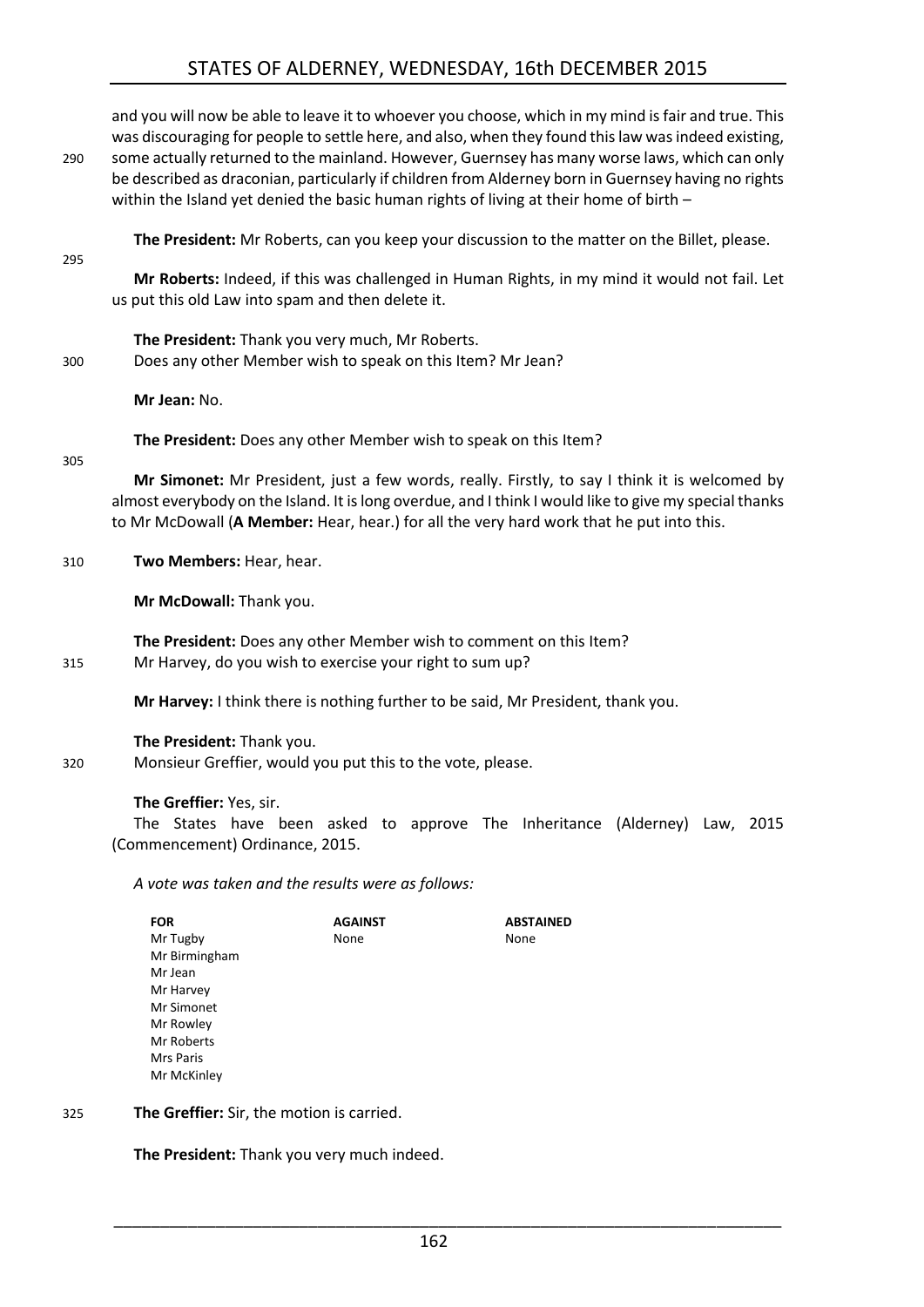#### **III. Questions and Reports**

<span id="page-10-0"></span>*Item III.*

*1. Annual Report of the Policy and Finance Committee from Mr Neil Harvey. 2. Annual Report of the Business Development, Tourism and Marketing Committee from Mrs Paris.*

*3. Annual Report of the Building and Development Control Committee Business from Mr Birmingham.*

**The President:** We move on to Item III, please.

330 **The Greffier:** Thank you, sir. Item III this evening is Questions and Reports.

### **1. Annual Report of the Policy and Finance Committee**

<span id="page-10-1"></span>**The Greffier:** A number of reports have been received, the first of which is the Annual Report of the Policy and Finance Committee, which has been submitted by Mr Neil Harvey.

335 **The President**: Thank you.

Mr Harvey, as Convener.

**Mr Harvey:** There were no comments on this Item, sir.

340 **The President:** Thank you. Do you want to stay on your feet and present your report?

**Mr Harvey:** I will, thank you, sir.

I do not intend to read the full report. I think, hopefully, it is fairly plain for all to see, but of course in the nature of these things I am very happy to take questions.

#### 345

**The President:** Thank you, Mr Harvey. Are there any questions for Mr Harvey, please? Yes.

**Mr McKinley:** I did have a question, actually.

### 350

**The President:** Please ask him.

**Mr McKinley:** Under the transfer of services, you mentioned Alderney Airport. There was no mention of the breakwater, and I wonder ... Presumably, there will be a service level agreement 355 with regard to the breakwater. Although we have been updated with a very lengthy report on the breakwater, it might be quite useful if Mr Harvey could just give a brief summary of what that is, so that people listening to this discussion could be updated.

I also have a question about the transport links. The first question is about the six-seater jet which has apparently come in. I understand that Guernsey are about, or have now ... I know that 360 they have passed a law to register that in Guernsey so that it will be able to serve the Island, but there is an awful lot of talk about the cost, and nobody really knows quite how to book it, what it is. When will we hear about that, really, is the question.

The third question is to do with the financial relationship review with Guernsey. Mr Jean and I are obviously deeply involved in that, but it might be of interest for the people listening to hear 365 that that actually will not come into effect, I do not believe, until 2017. So, although we are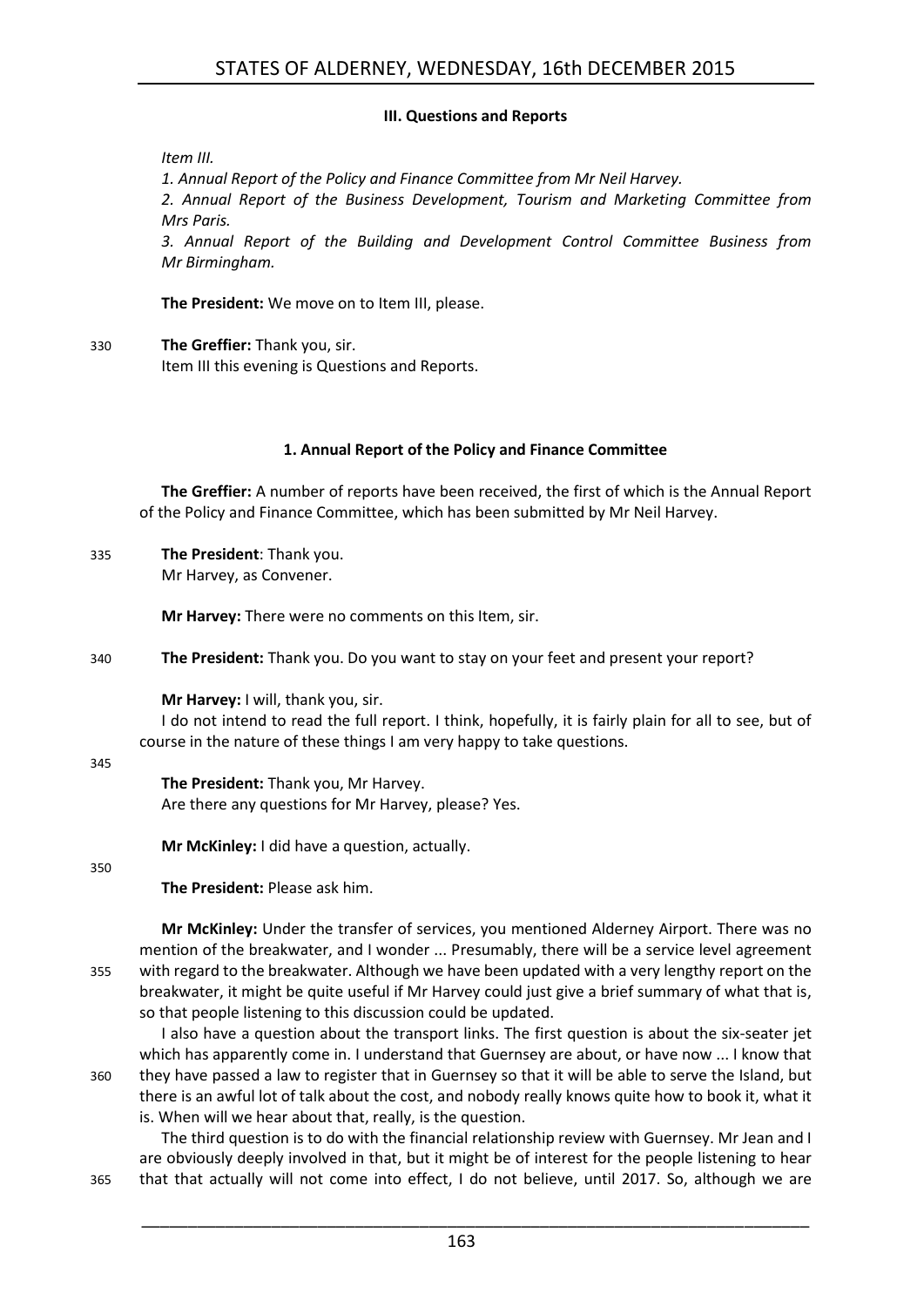discussing it at this moment and due to debate it in Guernsey in February, it probably will not come into effect until the following year.

**The President:** Thank you, Mr McKinley.

370 Mr Harvey, are you happy to answer the questions?

**Mr Roberts:** I am sorry, I would like to –

**The President:** Can we let him answer those questions, then you may –

375

**Mr Roberts:** Oh, that is fine, sorry, yes.

# **Mr Harvey:** Thank you, sir.

- Firstly, the breakwater. I think technically the breakwater is not a transferred service, because 380 it is owned by Guernsey and they have a responsibility under the agreement with the UK government to maintain it. Notwithstanding that, of course, we all have a very considerable interest in the breakwater and its continued existence through ALG, and I am sure through your own discussions in Guernsey. It seems to us the first issue is to get a proper survey carried out, and we have indicated that to our colleagues in Guernsey.
- 385 If I may turn to the six-seater jet, this is an entirely private initiative by an individual who has a company registered, I believe, in Guernsey. The aircraft registry is an entirely separate issue, but any operation by that aircraft obviously would have to meet the requirements of the Director of Civil Aviation, which probably it does. My understanding is if it does become available it will be available on a private charter basis. It is not something that either States are involved in, other 390 than as a regulatory matter.
	- The financial review, if I may turn to that. We did ask for amendments to be made to the paper submitted to the Policy Council, because it was not clear from those papers that we were hoping to get this implemented, the first phase, by 2017, which of course requires it to be in the budgetary process in the late summer and autumn of next year. So far as I am aware, that view is accepted,
- 395 but with the processes that Guernsey have to go through for their budgets, the detail has to be worked out, not to mention probably some change in the political set-up in Guernsey. I think if we can make some real progress with getting the first measures – because I think this is an ongoing process and it may take some years to fully work out, but the first measures, which would involve potentially the return of some taxes to our responsibility, I would still hope can be achieved for 400 the beginning of 2017.
- 

**The President:** Do you have a secondary question, Mr McKinley?

**Mr McKinley:** I have a secondary question on the breakwater, sir. Mr Harvey mentioned that 405 it is owned by Guernsey: I am not sure who actually owns the breakwater. I thought *we* owned the breakwater and they had the maintenance.

**Two Members:** No.

410 **Mr Roberts:** Is it not leased to them? Sorry, sir.

**The President:** Can we have one person on their feet at a time, please.

**Mr McKinley:** Just for clarification on that, there has been talk about it. Also, for some people, 415 the state of the breakwater, or the *possible* state of the breakwater, is of greater concern than our air links and our transport links, particularly those who live down at the Banquage, so I really

164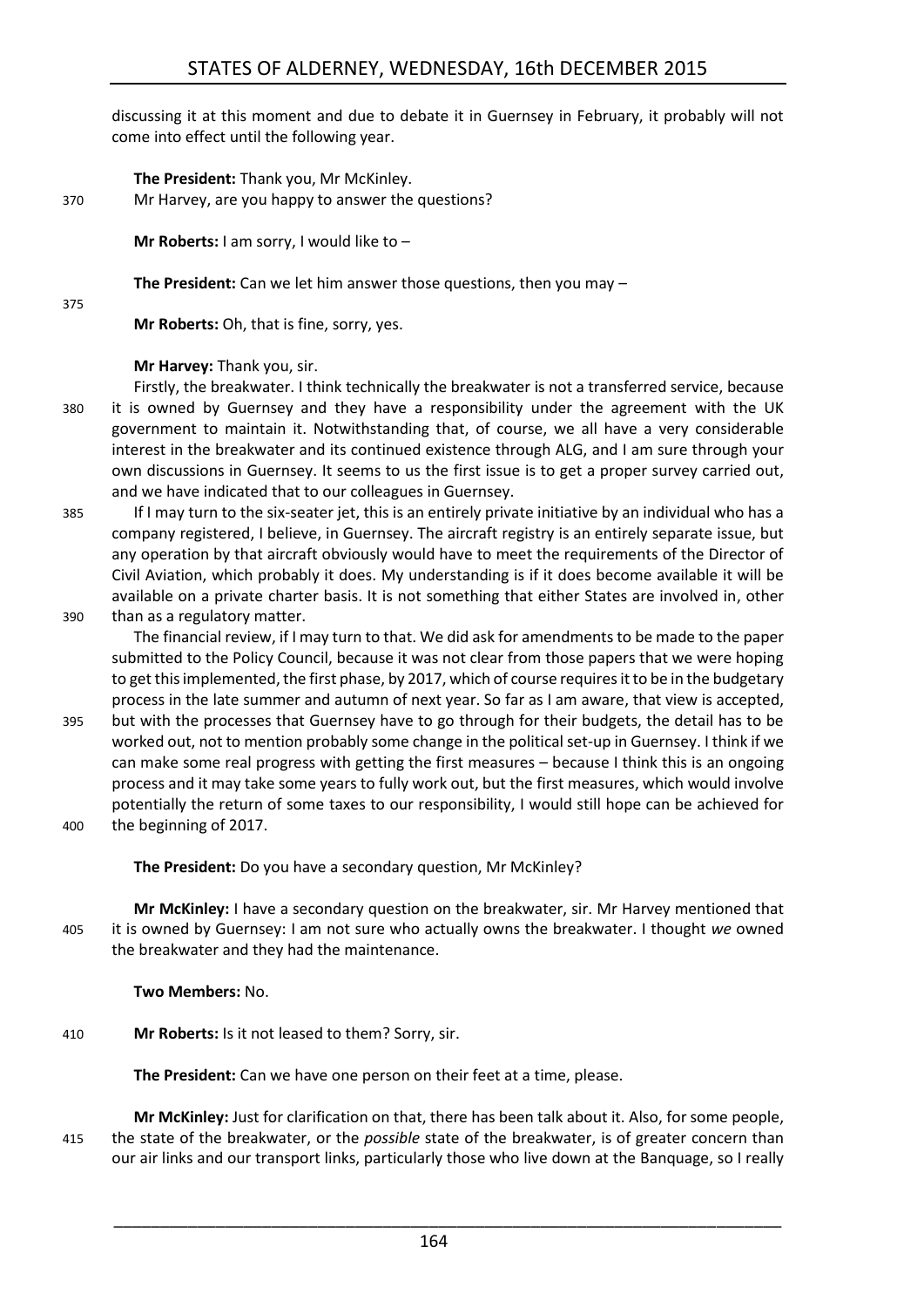do think we should be pushing Guernsey now, pushing the Public Works Department to do something in the way of a survey.

420 **The President:** What we can do, Mr McKinley ... I will arrange for the Greffier to give you a copy of the legal status of the breakwater for your edification in future.

**Mr McKinley:** Thank you very much, sir.

425 **The President:** Thank you. Right, the next one is over here.

> **Mr Jean:** The Chairman of Policy and Finance ... are we only allowed to ask questions on these annual reports?

430

**The President:** That is correct, sir.

**Mr Jean:** It is unusual and it isrestrictive. I would have thought, for an annual report, we would be able to talk more freely, and it is somewhat disappointing that we find ourselves now, because 435 we are bringing different reports under the heading of bringing reports, only for questions, that we are only able to answer questions. I think that is something I would like to address at a later date.

**The President:** Can I just answer that for you, if I may?

440

# **Mr Jean:** You may.

**The President:** The reason that you are only allowed to ask questions during Reports is because those are the rules which you, as States Members, have put in place. You are at liberty to change 445 those rules as you see fit within Policy & Finance, but at the moment those are the rules that you have put in place and which we operate to, so please carry on.

**Mr Jean:** Well, I did not put them in place and I do not find them satisfactory – but anyway, there we are, point made. Thank you very much for your explanation, sir. I will stick to questions 450 – more restrictive, but never mind.

Would the Chairman agree with me that, because the service level agreement with Aurigny is not yet signed, the £50,000 we have spoken about to take the services back to the existing level, the 2013 level, when ever since we have been negotiating was towards the end of 2013 ... and basically, what it means is that we are paying £50,000 to bring us back to a 2013 level, when early 455 in 2014, in March – I am sorry, this is by way of explanation – I did say and I had hoped that perhaps some notice and action would have been taken, because even before March of this year I was saying that we had a situation where the goalposts were shifting all the time and our flight patterns were being altered and cut away, and that we had to get it stopped whilst we continued to negotiate the service level agreement. As that is the case, basically what we are paying for is, 460 as the airline has remove the services –

### **The President:** Mr Jean –

**Mr Jean:** – we are actually paying to reinstate that.

 $465$ 

**The President:** If you please, Mr Jean, could you ask him the question.

**Mr Jean:** I have. I just have. I am finished.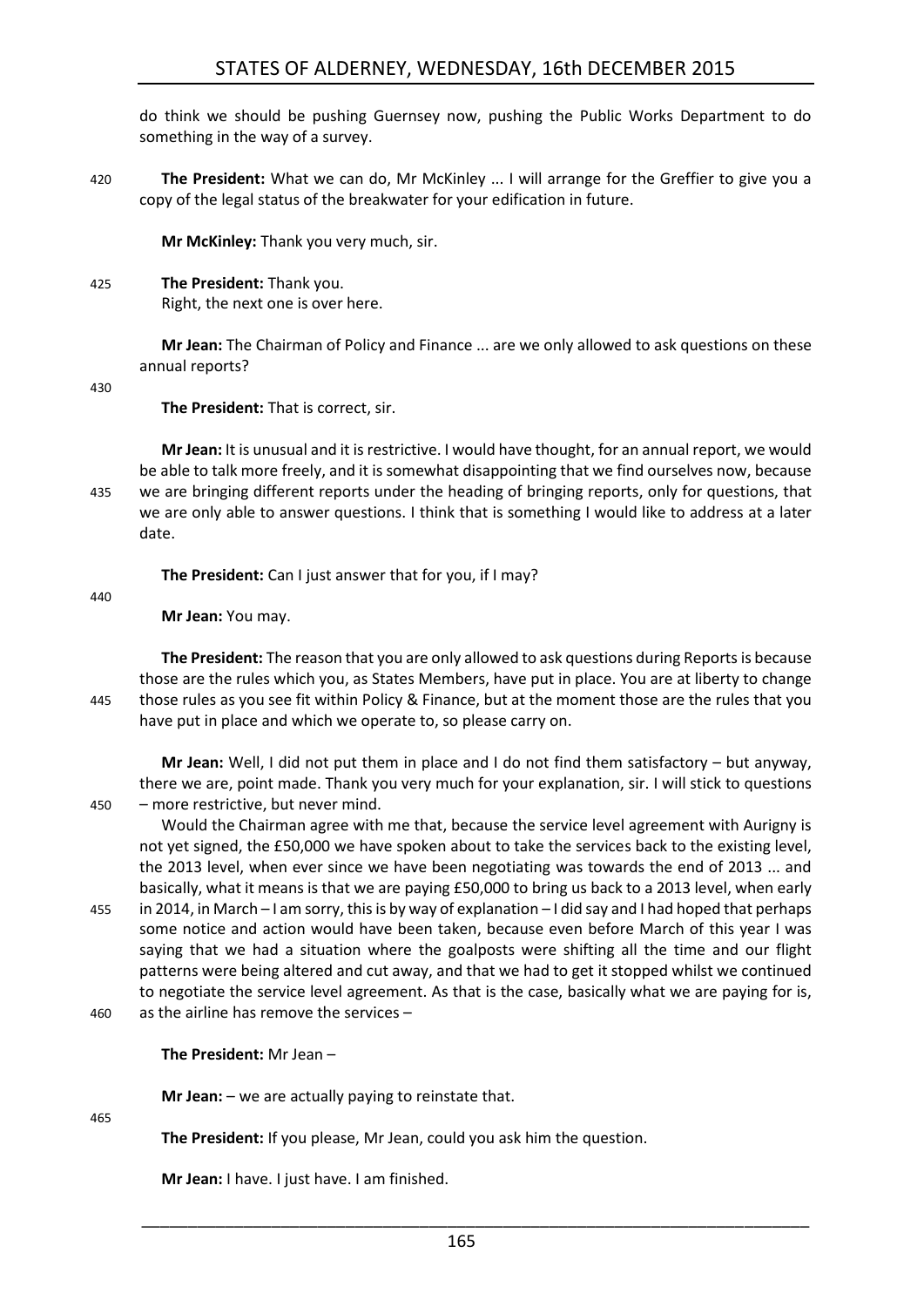**The President:** What was the question?

470

**Mr Jean:** Well, you have heard it. I am asking why are we paying £50,000.

The other part of the question basically is: do you not agree that this should come to the States as well?

475 **The President:** Thank you, Mr Jean. Mr Harvey.

#### **Mr Harvey:** Thank you, sir.

Well, let me answer the second part first: no, because the rules of P&F say it can be handled

480 by P&F.

I do find it rather surprising that Mr Jean is surprised by this measure, because it has been discussed at two ALG meetings at which he has been present. It has obviously been discussed in the last Policy & Finance Committee meeting, of which he now has a copy of the tape, so he understands fully what was said in that meeting, including his concurrence that the proposal I put 485 was reasonable.

We are not paying £50,000 to Aurigny; we are underwriting the extra seats as the only practical way of getting Aurigny to put on extra seats over and above their plan – seats which, in their view and that of Treasury & Resources, may potentially cost them up to £50,000 if they are not filled. The criteria are still to be worked out exactly between the Chief Executive and T&R and the MD

- 490 of Aurigny, but it is very clear that we are talking about underwriting. So, if Aurigny do not fly those extra flights, which amounts to about 2,400 seats across the Guernsey and the Southampton route ... If they do not fly those flights – and we can check them ourselves, even if we do not believe their figures – then they will not get payed a penny. Equally, if they fly those flights and those flights are above breakeven level, in terms of the load factors, they will not be paid a penny.
- 495 But the people of this Island, and particularly the business community, have been telling us for years now, and we have had complaints from all sides, that it is impossible at times to get seats on Aurigny, that you cannot get people on and off Alderney. We are addressing that and we have agreed that in a properly constituted Policy & Finance Committee meeting.
- 500 **The President:** Thank you, Mr Harvey. Sir, do you have a secondary question?

**Mr Jean:** I have a secondary question, and then I have another question.

505 **The President:** Okay.

**Mr Jean:** Thank you. First of all, I must take up the point about the fact that I attended two ALG –

510 **The President:** Can you keep this to the questions, please, Mr Jean. This is not a debate. Please ask questions of the report.

**Mr Jean:** I wish to clarify something that was said about my –

515 **The President:** If you want to make a point of order, please do so.

**Mr Jean:** This is a point of order. The point of order I would like to make is that I did attend two ALG meetings, and the point about that is I did raise my observation at those ALG meetings. I made it very clear, about the £50,000, that I felt that it should go to the full States to be voted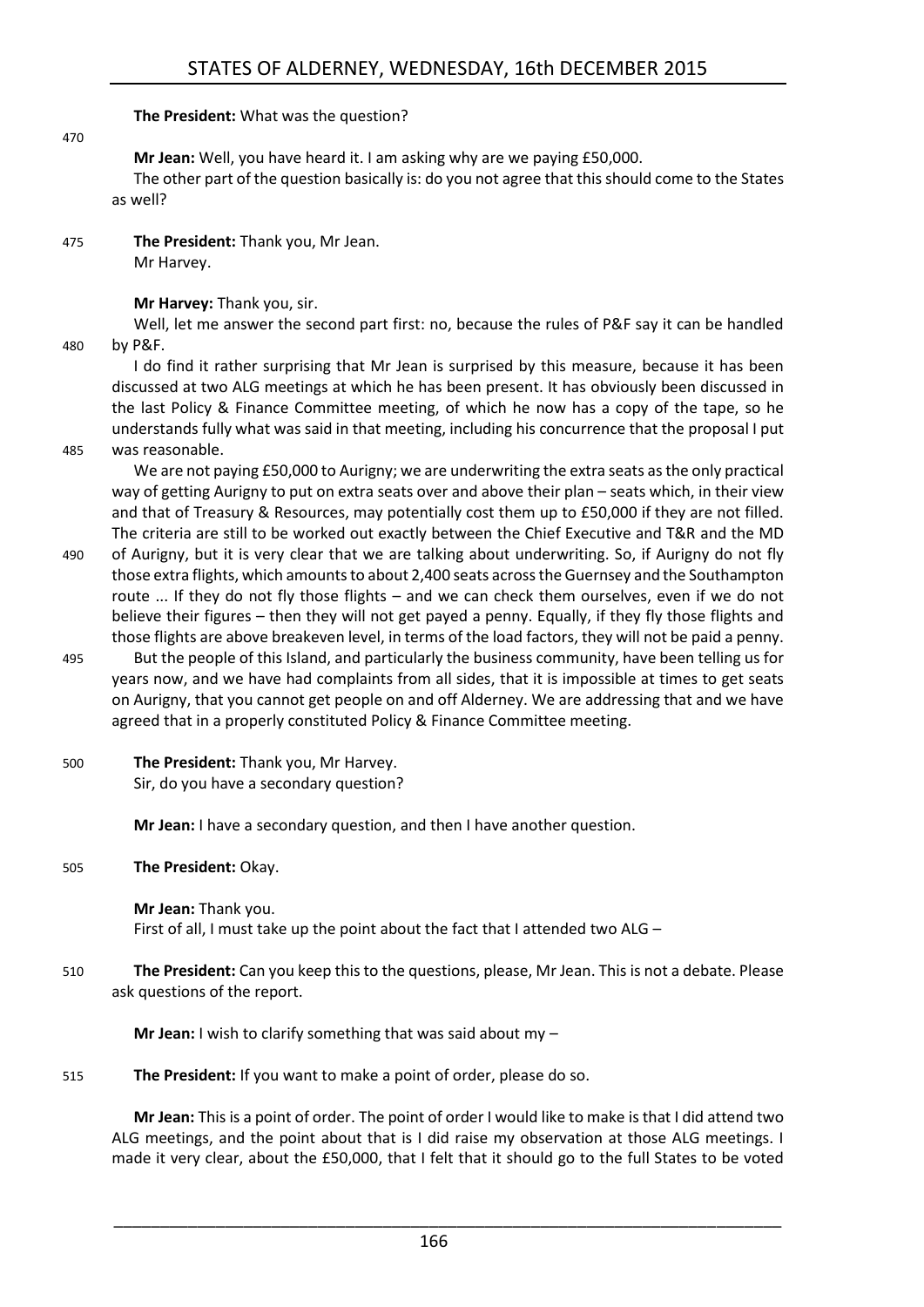520 upon, and I think that this is not a good way of conducting business. It should have gone to full ... *[Inaudible]* –

**The President:** Point of order. Please keep it to facts, not opinion. Thank you.

525 **Mr Jean:** Okay, we have done that. Now let's move on to the next question, shall we?

**The President:** Next question, yes, please do.

#### **Mr Jean:** Very restrictive, don't you agree?

- 530 Would Mr Harvey agree with me that, with the changing circumstances years ago when we had two airlines and much cheaper air fares, it probably now is time to explore getting Alderney a ferry? A ferry would make a terrific difference to this Island and it would mean that we could get around part of the situation, would the Chairman agree with me, where we are unable to bring in the capacity for large parties, and families often cannot make their bookings through Aurigny
- 535 and have to cancel. We are losing an untold amount of tourists, and would he agree with me that it is time for Alderney to explore the instillation of a ferry, because it would mean that we could travel for much less than we are travelling for now, which is causing customer resistance? Thank you.
- 540 **The President:** Thank you, Mr Jean. Mr Harvey.

**Mr Harvey:** Thank you, Mr President.

Would we explore the possibility of having a ferry? I can only assume that Mr Jean did not hear 545 the response at the People's Meeting, where we enumerated the number of meetings at which we have discussed the ferry.

**The President:** Mr Jean, just a minute, please.

- 550 **Mr Harvey:** We have discussed a ferry at, I believe from memory, eight Policy & Finance meetings in the last 12 months. We have issued a public service obligation over a year ago to every operator in the UK about the response. In other words, we have made significant efforts to try and find an operator who will, with an appropriate subsidy, operate a service to and from Alderney. The Chief Executive and I had long discussions with the French operators, the *Manche*
- 555 *Iles Express*. We thought we were making some progress there to get an improved service from them during the summer months, but unfortunately that fell down as they were not prepared to run a direct service to us here.

Would a ferry be a good idea? Yes, of course a ferry would be a good idea, but not at the expense of an extra tax on the poor taxpayers of Alderney to pay for it, and no proposition that 560 we have seen so far ... And this has been discussed again at many Policy & Finance meetings. It is not just my view; it has been a view of at least a majority in those meetings. No proposition we have received thus far provides value for money and a level of risk in respect of the people of this Island, who are the only ones who contribute tax to us – we do not have money of our own ... it does not meet those requirements. No proposition we have received meets those requirements.

565 However, if somebody comes forward with a proposition, then we will always look at. I think we will keep our minds open to having a ferry service. I can see the advantages of it and I can see the risks of it.

**The President:** Thank you, Mr Harvey.

570 Do you have a question or a point of order, Mr Jean?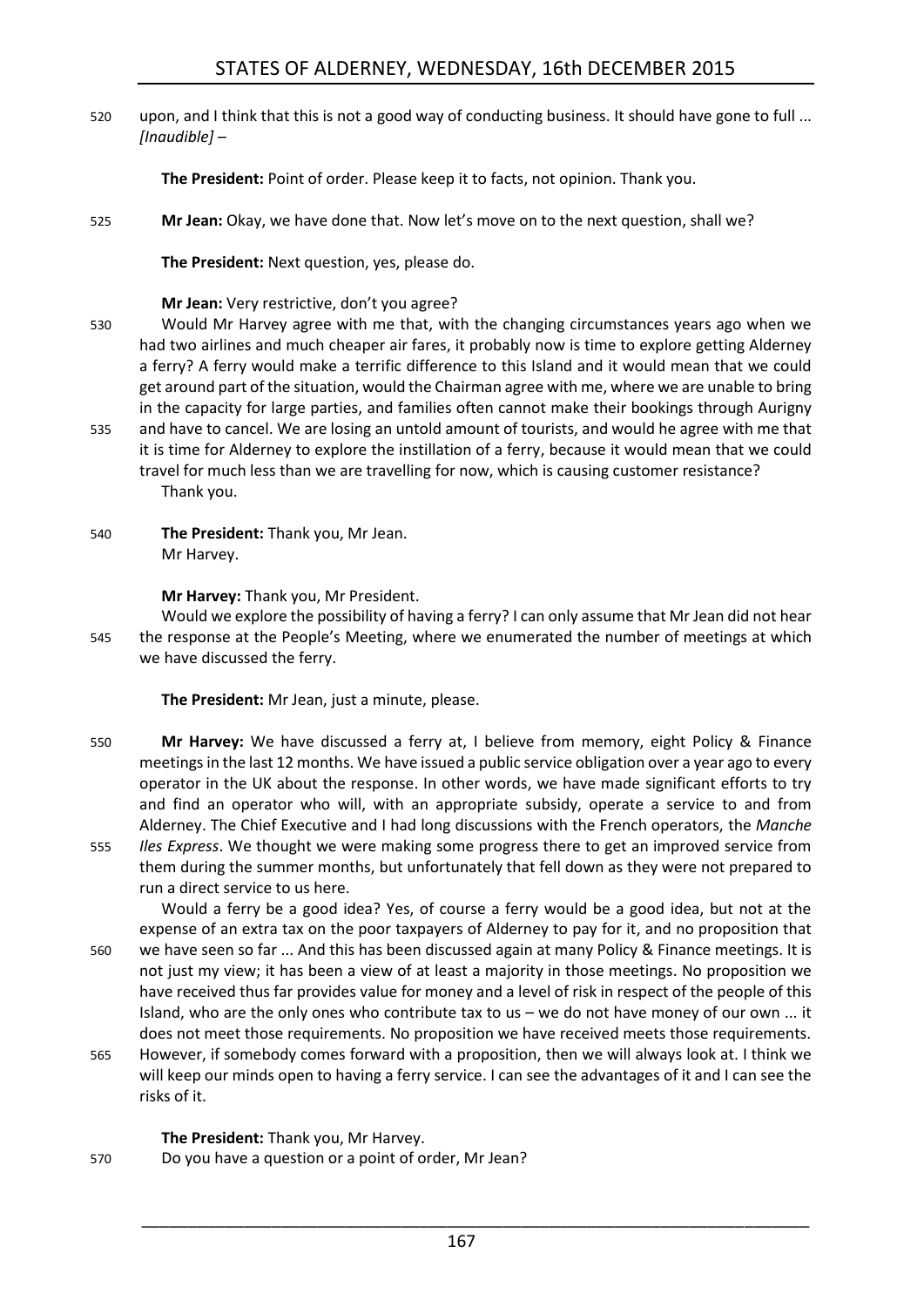**Mr Jean:** I have one more question.

**The President:** Please.

575 **Mr Jean:** I have received an explanation about a special meeting of P&F and I am told that it was not a meeting of P&F, and yet the minutes –

**The President:** Is this to do with the report, Mr Jean?

580 **Mr Jean:** It is to do with actual … one of the things I am concerned about.

**The President:** The reason you are being allowed to rise at the moment is to ask questions of Mr Harvey on the report.

585 **Mr Jean:** Yes, well, I am asking about meetings. Does the Chairman agree with me that when meetings of the P&F Committee take place, these meetings should be with the full membership of the P&F Committee –

**The President:** Mr Jean, that is enough.

590

600

**Mr Jean:** – unless minutes are being filed –

**The President:** Mr Jean, that is nothing to do with this report.

595 **Mr Jean:** – which are not meetings of P&F –

**The President:** Thank you, Mr Jean.

**Mr Jean:** – now are being filed in the folder of P&F?

**The President:** Mr Harvey, you do not need to answer that – it is nothing to do with the report.

**Mr Harvey:** I am happy to agree with you.

605 **The President:** It is entirely up to you.

**Mr Harvey:** Thank you, sir.

I am well aware, because this was raised in the States in committee. The Chief Executive and I, and one other States Member, met with some third-party individuals who were trying to secure a 610 lease from the States because they were unhappy with the States decision. That meeting was *not* a meeting of the Policy & Finance Committee, and I rather object to Mr Jean saying it was, because it is very clear that the minute that was issued to all States Members said this was a minute of a *meeting*, not a meeting of Policy & Finance. If we are to invite States Members to every meeting that the Chief Executive has, then we might as well all live in the Island Hall. This was a meeting 615 merely to reiterate the unanimous decision of the P&F taken at an earlier meeting, which was all we did.

Thank you.

**The President:** Gentlemen, this conversation has gone far enough. This is nothing whatsoever 620 to do with what is under Questions and Reports. Right?

Mr Roberts, if you have a question for Mr Harvey on the report, please rise and make it.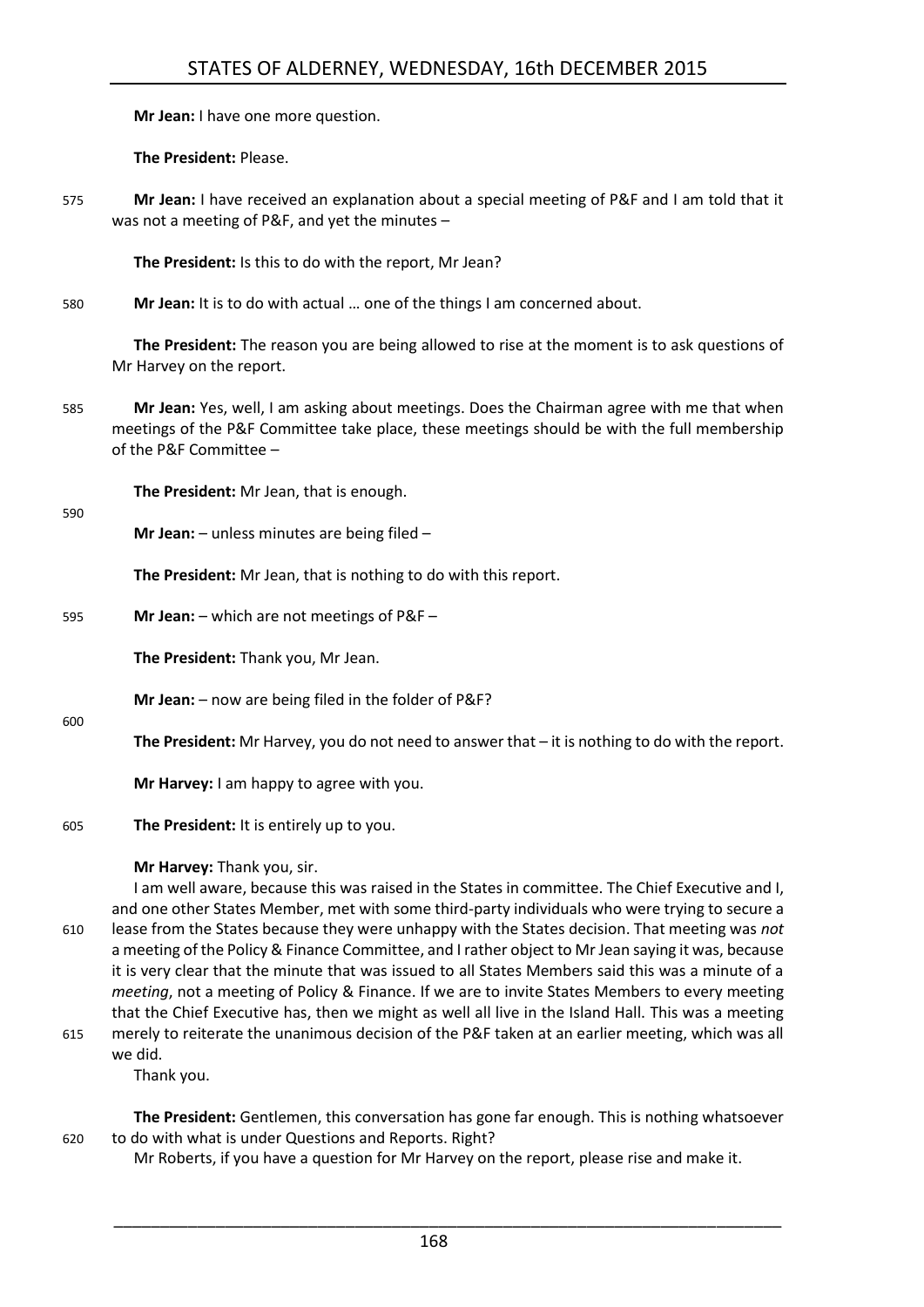**Mr Roberts:** This question arises from transport and the problems with changing from the Dornier and the MOU that has been set up in retrospect.

Would Mr Harvey not feel that this MOU, recently voted on behind closed doors and excluding 625 myself, be written to these conditions?

Would he not agree with the following: a reciprocal agreement, meaning we pay Aurigny the £50,000 to ensure one flight a day, but every time Aurigny drop us to an unacceptable one flight a day they pay us a penalty of around £10,000? Would he also agree, further to that, every time Aurigny leave this Island without any cover at all for more than four hours, a more substantial 630 penalty of £25,000 is paid to compensate damage done to our economy? Would Mr Harvey not

agree that this would be fairer to Alderney, considering the damage done to our house prices, our economy, our sick and our frail trying to access the PEH on a daily basis; and would he reconsider a stronger renegotiation with all States Members included?

Thank you.

635

**The President:** Thank you, Mr Roberts. Mr Harvey.

**Mr Harvey:** Thank you, sir.

640 The first thing I must say is that all the Policy & Finance meetings are behind closed doors and, unfortunately, if Mr Roberts was not there it was because he chose to walk out of the meeting (**Mr Roberts:** No.) rather than join in the meeting.

**The President:** Mr Roberts, just –

645

**Mr Roberts:** Point of order.

**The President:** Just one minute. I will let you make… Can you pleased be seated, Mr Harvey. 650 Is this a point of order, Mr Roberts?

**Mr Roberts:** Yes.

**The President:** Please rise.

655

**Mr Roberts:** Point of order: the decision was made at a meeting prior to the Policy & Finance; it was not made at that ... I was told that that was what they were doing, and that has prompted me to walk out – and if they did it again I would walk out again and be proud to do so.

660 **The President:** Okay, thank you very much. Would you care to continue, Mr Harvey?

**Mr Harvey:** Thank you, sir.

I can categorically say the agreement was not reached, was not signed, sealed or delivered 665 anywhere before the Policy & Finance meeting, but if you think that 10 people can negotiate with 20 on the other side, then I am sorry – you know nothing about the principle of negotiation.

- Should we charge Aurigny a penalty for not ... failing to ...? I think that is a lovely idea, but I think if you proposed that to T&R, who are the taxpayers, they will laugh. I think there has to be an element of realism here. I think those who have been with me on ALG will know that we have 670 fought hard to get an agreement here. We have not accepted what Aurigny have asked us to
- accept. We have not agreed with T&R that we should just roll over. We have fought hard to get an agreement that restores our flights to the level that was last seen in 2013, the level at which most people consider them to have been reasonable.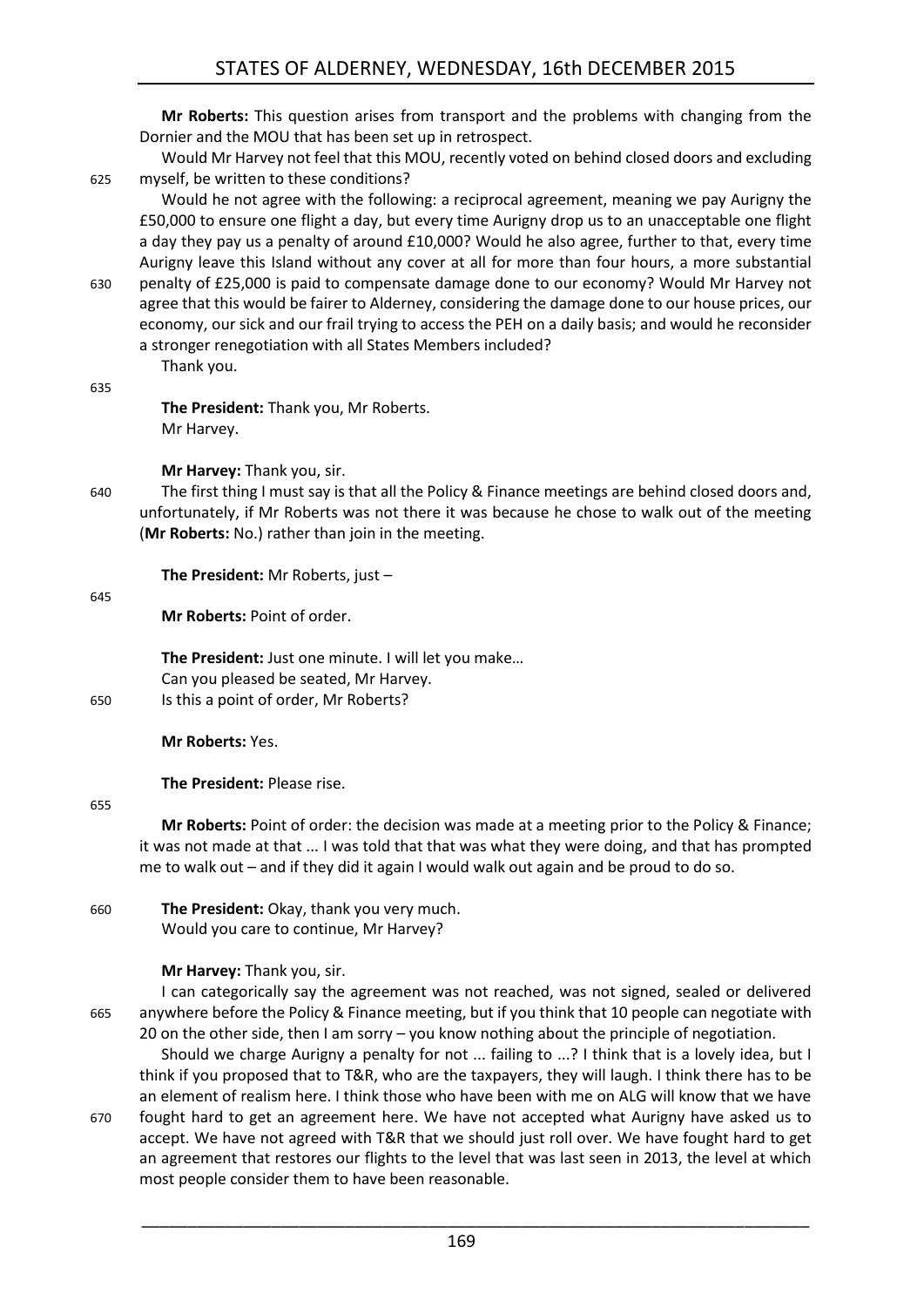It has been welcomed by many. I have received emails from people saying thank heavens for 675 that, but clearly it does not please everybody. I am sorry, but that is just not possible.

#### **The President:** Thank you, Mr Harvey.

Does any other Member have questions for the Chairman on his report?

680 **Mr Jean:** Yes.

**The President:** Please rise.

**Mr Jean:** I agree, Mrs Paris, this has been a frustrating year.

685

**The President:** These are questions for the Chairman, please, Mr Jean.

**Mr Jean:** It is a question. It has been a frustrating year. Does she feel she could tell me why visitors –

#### 690

**The President:** The questions are for the Chairman, not for Mrs Paris.

**Two Members:** We have not got there yet.

695 **The President:** We are still on the –

**Mr Jean:** Oh, we have not got to it. I am sorry, I thought you had finished.

**The President:** Thank you very much.

700 Does any other Member wish to ask questions of the Chairman on the Policy & Finance report? Gentlemen, thank you very much indeed – and Mrs Paris.

#### <span id="page-17-0"></span>**2. Annual Report of the Business Development, Tourism and Marketing Committee**

**The President:** Could we move to part 2, please.

**The Greffier:** Yes, Mr President. The next matter is the Annual Report of the Business 705 Development, Tourism and Marketing Committee, which is being presented by Mrs Norma Paris.

### **The President:** Thank you.

Mr Harvey, as Convener, were there any comments on this report?

710 **Mr Harvey:** Thank you, sir, there were indeed.

Mrs Paris commented on the successful start-up of PWC. She thanked the previous States Members who supported the company from the start.

One contributor asked that full names and titles should be used in the Billet for abbreviations such as KYC and PWC, as not all members of the public understood the abbreviations, and that 715 was duly noted and is something we should all note.

Thank you, that was all.

**The President:** Thank you very much, Mr Harvey. Mrs Paris, would you care to present your report?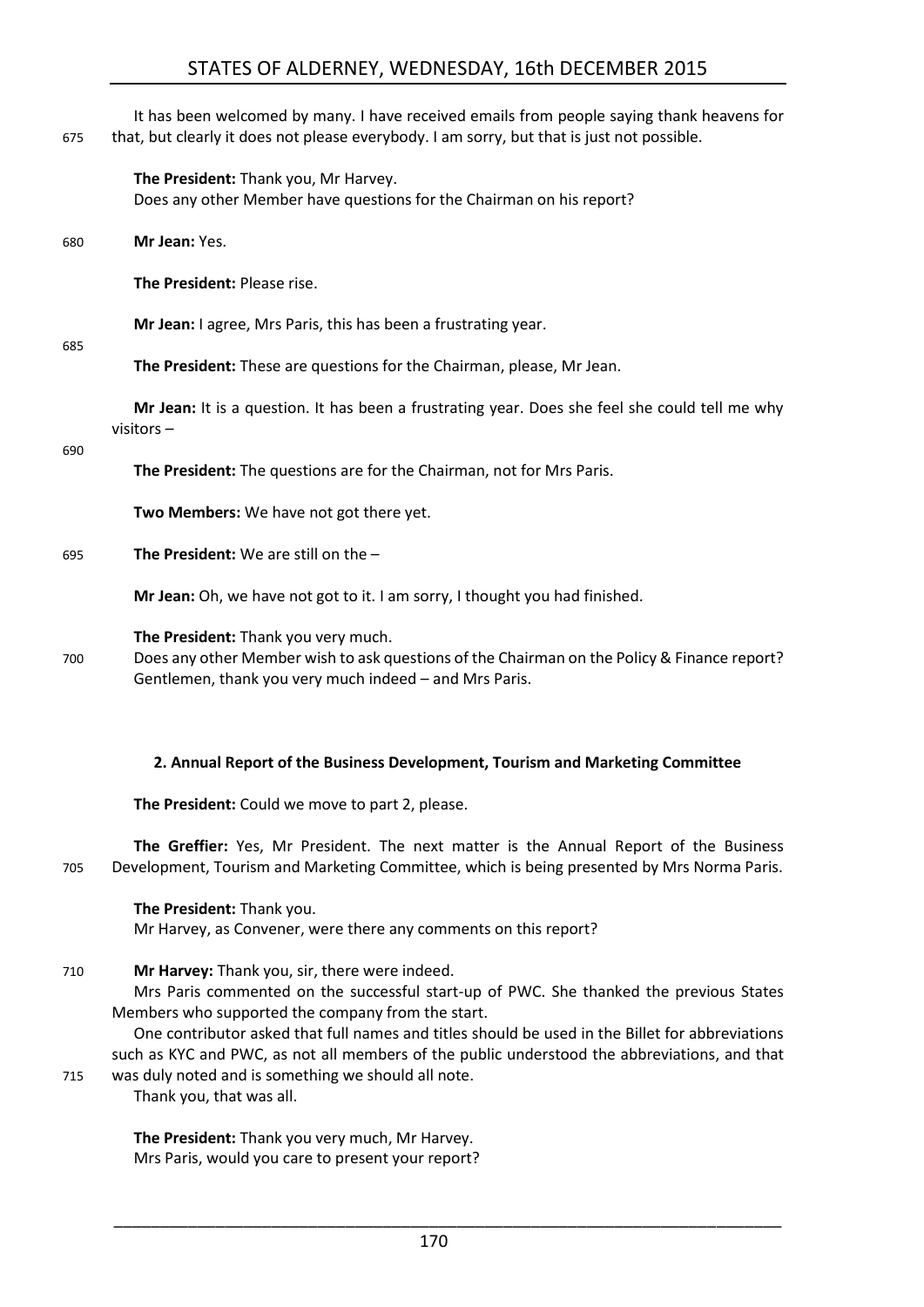# 720 **Mrs Paris:** Thank you, sir.

I shall not read it, and obviously I am very happy to take questions, but I would just like to state, further on what Mr Harvey has said ... to say thank you to Mr Harvey, who was the previous chair of my committee, and Mr McDowall, although he is not here, and you, Mr President, for the hard work that went into the PWC – PricewaterhouseCoopers – Know Your Customer initiative, and 725 how very pleased everyone should be that after two and a half years of some very hard work, which I take no personal credit for at all, this has come to fruition. It is something which will offer employment opportunities and the possibility of new residents on the Island, and hopefully reputational benefits to the Island as well, although in fact that is why they came – because we already have such a good reputation with the Gambling Commission. So I would like to say thank 730 you to the three people that I have mentioned for all the hard work that went into getting us to

where we are with it.

Other than that, questions, please.

# **The President:** Thank you, Mrs Paris.

735 Does anybody have questions for Mrs Paris on her report, please? Mr Simonet.

**Mr Simonet:** Just a question on … I note you have given some congratulations to various Members, and I am sure you will acknowledge that success has many fathers, but in this case the person mainly responsible, or partly responsible, who you have seem to have omitted, I think you 740 will agree, is Mr Nigel Vooght.

**A Member:** Yes.

**A Member:** Absolutely, yes.

745

**A Member:** Hear, hear.

**Mrs Paris:** Yes, I apologise for that. I was obviously looking at it from our point of view, rather than from the PricewaterhouseCoopers point of view and feeling that this is something that 750 perhaps we should all be very pleased about, and naturally Mr Vooght has, from his side, been absolutely wonderful.

**The President:** Thank you, Mrs Paris. Mr Jean, you have a question for Mrs Paris?

755 **Mr Jean:** I am going to say that I am disappointed to see the visitor statistics. Would you agree with me that we must make greater effort? It seems, as I pointed out in your last report, that two out of three directors resigning from Living Islands was not good.

I also would like to ask: are you aware that the statistic here, that 75% of your providers will take up their rating, seems to perhaps give a false impression and that, in actual fact, recent 760 information reveals that at least 29 of the establishments are not in favour of continuing with QIT. Would you agree with that, Mrs Paris?

**The President:** There are two questions there, Mr Jean – is that correct?

**Mr Jean:** Two, I am sorry, yes, I have asked two. I apologise for that, sir – indeed I do.

**Mrs Paris:** I think there are three.

# 765 **The President:** Have you asked two or three questions, Mr Jean?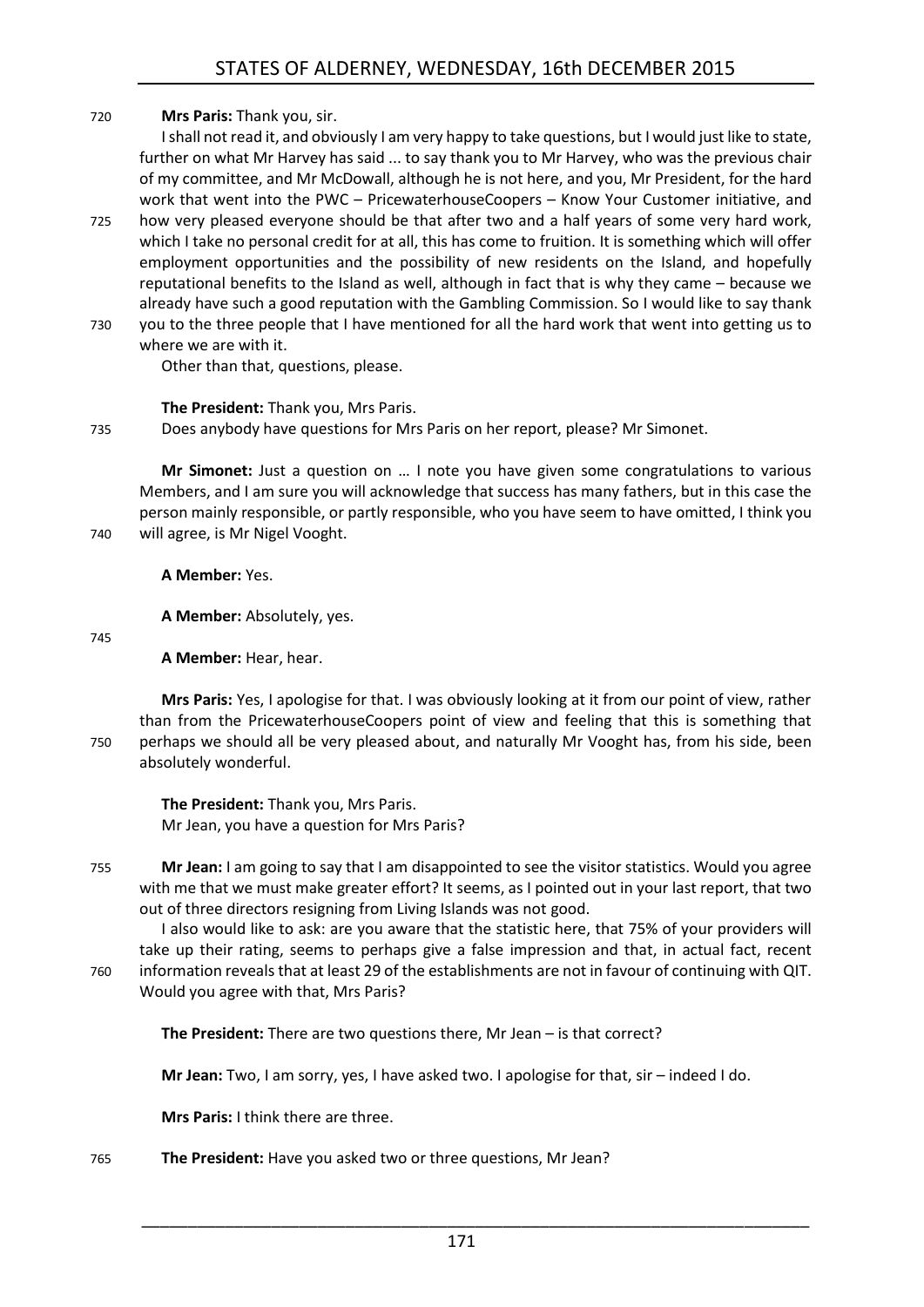**Mr Jean:** I have asked two, and I do not think I will be asking any more, sir.

**Mrs Paris:** Okay. Living Islands – I think you will find that Roland Gauvain and possibly Trevor 770 Davenport are actually still on the board. Roland did threaten to resign but in fact did not, and seems very comfortable now with the final report for Living Islands and very pleased that the courses of action which will result from the initiative will actually benefit the Wildlife Trust enormously. I think possibly I will not comment on Mr Davenport and the museum – I am sure they will have something to say, if they wish to.

775 Quality In Tourism: yes, this has been a very long-running issue. In the journals of 2008, in September, there were already signs that it was going to be an issue as to how to try and offer our customers perhaps what they want. Tourism is very important on this Island and the entire tourism product we sell has to appeal to our potential new customers. The customer is always right, and I think we forget that at our peril. Can you really put your hand on your heart as 780 someone looking for somewhere to holiday, and say you would happily pay the cost of our air fares and come and stay somewhere where you have no objective quality standards that you can

apply at all? That is obviously a rhetorical question at this point.

I hear what Mr Jean says about the figures. The figures that I gave to the States on 27th November – which was the day after QIT had done their inspections and which I was given 785 by them and by Mrs Odoli, our Tourism Manager – were accurate. In fact, they were so accurate that they tally entirely, exactly, with the people who have taken up their stars in the 2016 brochure – to the exact number. I would recommend that perhaps the States Members have a look at this. Since then, there has been some slippage. It seems to me that it is a great pity about this, because all that is required of the people who do not want star ratings is simply not to have them. It is a 790 voluntary scheme, and one cannot help wondering, really, if it is such a worthless scheme, why

there is this increasingly desperate need to have the scheme abandoned.

The States do a great deal of work to get our tourism product and our marketing right. We spend a budget of approximately £200,000 a year to do this. It is small money compared with the £7 million that Guernsey spend out of their Economic Development Fund, but, having said that,

- 795 tourism is the only industry on this Island that gets this sort of support, and out of that £200,000 budget we have spent £1,500 net to bring this initiative in. In other words, we charge for our accommodation permits and then we pay Quality In Tourism to do the inspections. The net difference between the two figures is about £1,500. That, to my mind, is really quite cheap – very cheap, in fact – to have something which helps our accommodation sector to raise their game and
- 800 make our customers aware of exactly what they are coming to. And that is important. We are out in a marketplace with tremendous competition, not simply from Guernsey and Jersey but from all over the world. We have to have awareness of what people look for these days. It is no good living in the past.

I will quote from a recent complaint received by the Tourism Office. Obviously I am not going 805 to say which premises this is about. It expressed surprise at the lack of en-suite facilities, and this is the quote:

Admittedly, I did not check this point when booking, but everywhere else that I have stayed in recent years, in a range of hotels, guesthouses and bed and breakfasts, have had at least a toilet, wash basin and shower in the room. It is unlikely we will stay there again.

Hopefully, that means they will find somewhere else if they come again, but they will stay on Alderney. It could equally mean they will never come back. I am very saddened, I have to say –

810 **The President:** Mrs Paris, do you feel that you have fully answered Mr Jean's question?

**Mrs Paris:** No, I have just a tiny bit more to say. I am saddened that the States' quite small but genuine offer to help raise our tourism game in this very competitive market has been greeted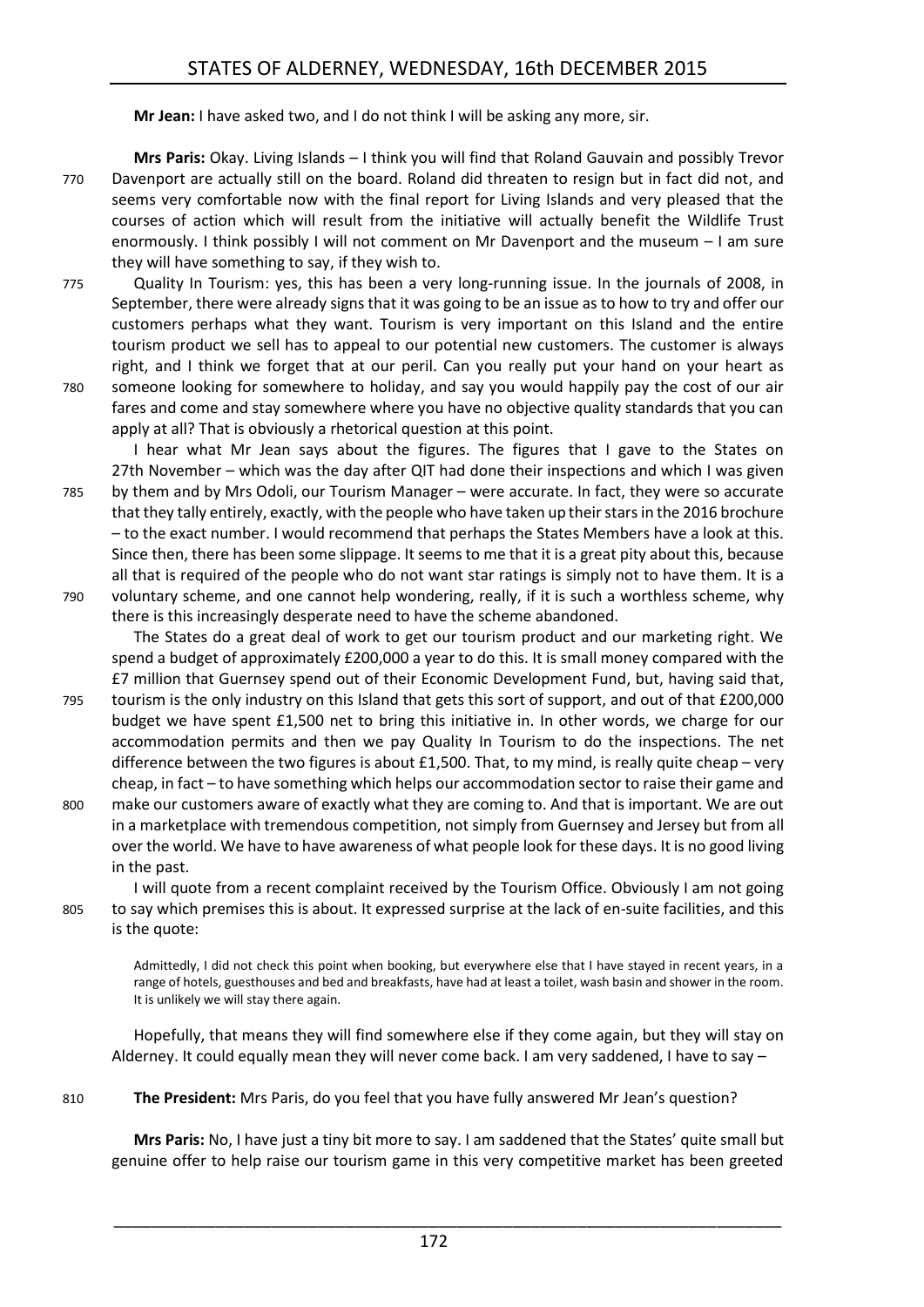with so much personal invective. Government by unelected loudest voices is not satisfactory, 815 especially in a small jurisdiction such as ours.

I have finished now, thank you, sir.

#### **The President:** Thank you very much, Mrs Paris.

Does anybody else have any questions for Mrs Paris on her report, please? Please go ahead, 820 Mr McKinley.

#### **Mr McKinley:** Thank you, Mr President.

One point of interest: you said to raise our tourism here – actually, I think that the meeting that was held, the extraordinary meeting which was to be referred to earlier on in this meeting, 825 was to do away with Island Adventures, actually has reduced our potential for tourism.

**The President:** Can we have questions on the report, please, Mr McKinley.

**Mr McKinley:** Which leads to my questions, which are: do you have any tourist numbers – you 830 have got a couple of paragraphs here about tourism but no tourist figures; and could you break down those figures into categories such as yachtsmen, fishermen, private pilots, wildlife enthusiasts, heritage site seekers, etc? It might just be interesting.

You also mention in your report new events in the shoulder months – which I do not quite understand, but I think shoulder months are probably the winter months, aren't they? I am not

# 835 aware of what those events are.

You also mention in your marketing:

re-launch that campaign next year when our air services should be more robust.

I would rather question that.

**The President:** And the question is?

840

**Mr McKinley:** My question is this, and it has come from discussion in Guernsey with the Guernsey Deputies. There is a very real fear that the Southampton route may be under threat. That has been discussed behind closed doors, certainly not openly in the States of Guernsey, but we are very concerned about that route.

845 Finally, could I just make a statement, which is very much –

**The President:** No, Mr McKinley, I am afraid you cannot.

**Mr McKinley:** I wanted to congratulate everybody –

**The President:** This is the purpose –

**Mr McKinley:** I just wanted to congratulate everybody on the excellent Homecoming Day yesterday, which is the sort of marketing that we should be doing on this Island. A wonderful day: congratulations to all.

850 Thank you, sir.

**The President:** Thank you, Mr McKinley. Mrs Paris.

855 **Mrs Paris:** Thank you.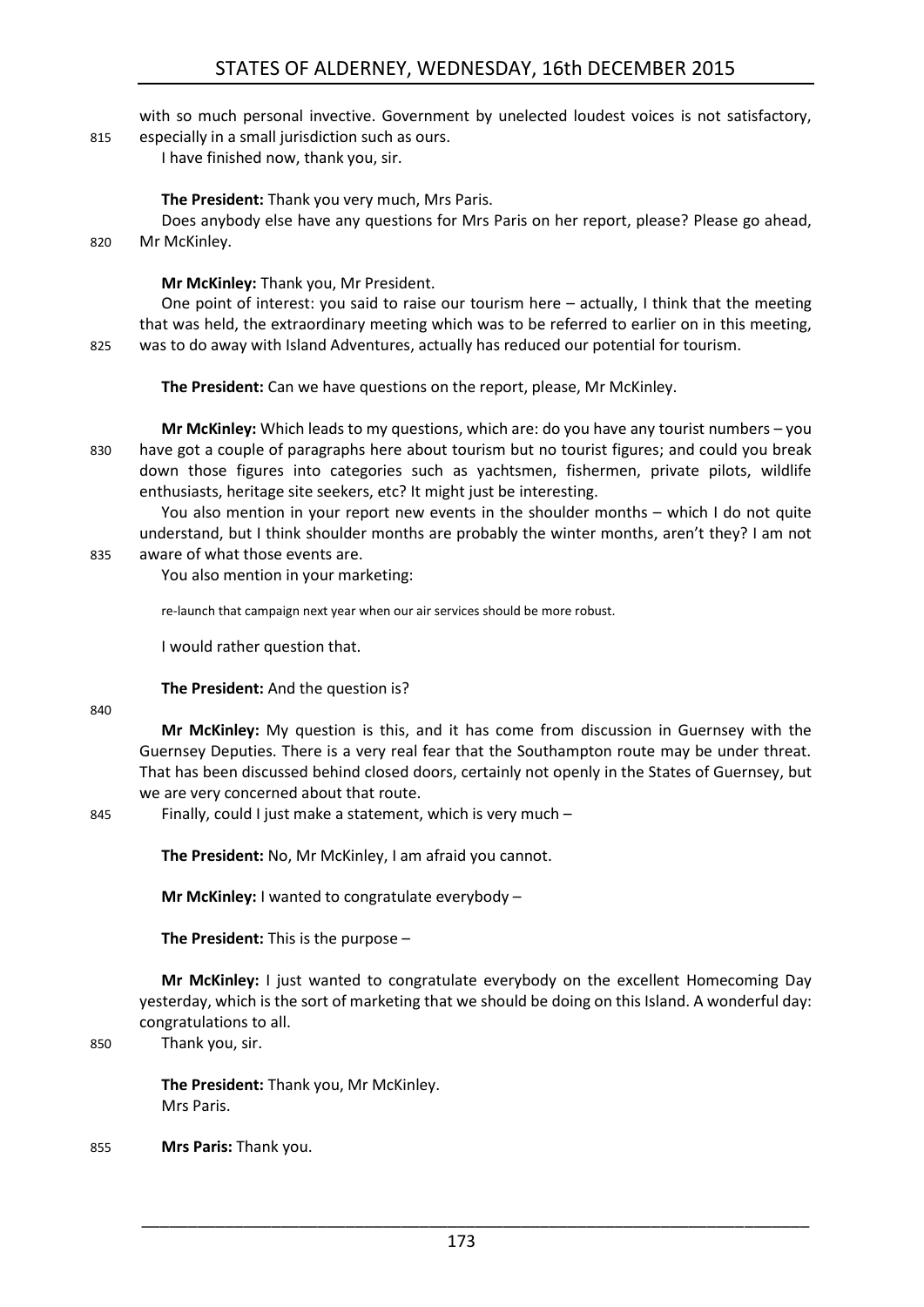I am sure Mrs Odoli and everyone who was involved in yesterday's Homecoming will be very pleased to hear your support and praise for it.

I cannot at this precise point give you the tourist figures broken down as you would want them, but I will certainly provide them.

860 'Shoulder months', as a definition, is 'not high season'. In other words, we are trying to spread ... to have as many tourists as possible for as much of the year as possible, because obviously all of the infrastructure is here and we may as well use it to our best advantage. A new event, obviously, last year, highly successful, was the Literary Festival, which is going to be repeated again this year – again, I think, in about March, which is an ideal time.

- 865 Obviously, we have great hopes, with the MOU, that we will have a more robust schedule of flights next year and are obviously planning as much as possible to fill these seats that we will have. But I certainly cannot comment on what Guernsey are rumoured to be saying about our Southampton route, or really anything else. We put our best foot forward in the hope that next year will show great improvements, because, obviously, if we cannot get people here it is very
- 870 difficult to do anything with them.

**The President:** Thank you, Mrs Paris. Does any other Member have any questions for Mrs Paris on her report? Mr Roberts.

- 875 **Mr Roberts:** Just a short question, Norma: would she not consider moving all moneys spent on projects like the Living Islands to pure tourism advertising, concentrating just on advertising throughout? People used to come here before, when there was nothing. They loved the Island. They came in their hundreds of thousands. Would she not think this money would be better spent at this time, when they are probably the lowest figures we are ever going to have for air 880 passengers?
- 

Thank you.

#### **The President:** Thank you.

### 885 **Mrs Paris:** Thank you.

I have to say the short answer would be no, but I guess you probably want more than that.

The research that we have done suggests that people come here for a lot of different reasons and that we have various niches which we fulfil very well – one of which is wildlife, another of which is heritage – and we have had some success last year in attracting people who simply are 890 coming for the wildlife and the heritage. That obviously, because they are coming with tour operators, makes them quite easy to count and to extrapolate, hopefully, how much business they are going to bring. Everybody else comes for a bit of this and a bit of that, and obviously it would be very foolish to ignore all of those people, but having said that, we do seem to have a quite unique selling point with our wildlife here and I think we would be foolish not to pursue it.

895 I dare say some of you may remember this from the Living Islands report that I did a month or so ago, and I apologise to bore you with it again but we have particularly one tour operator who specialises in nature – there are others, but to use their figures, they made four trips this year, which is neither here nor there, but they have 40,000 already recognised wildlife enthusiasts on their books, so our advertising, which goes out through them, is to people already self-selected to

- 900 be interested in us. UK wildlife is very interesting to lots of people. It is not just about David Attenborough with gorillas, having cuddles. Let's be a bit pessimistic and say of those 40,000 we could only get 2,000 people ever to come here, and say they came over the next four years, five years, and maybe they spent ... Well, the trips are for four nights at £175 a night. Approximately. That is £1.4 million straight into our economy from an investment in Living Islands last year which
- 905 cost us £50,000, and I seem to remember even Mr McDowall felt that was quite a good return on the capital employed when the figures were brought up last time.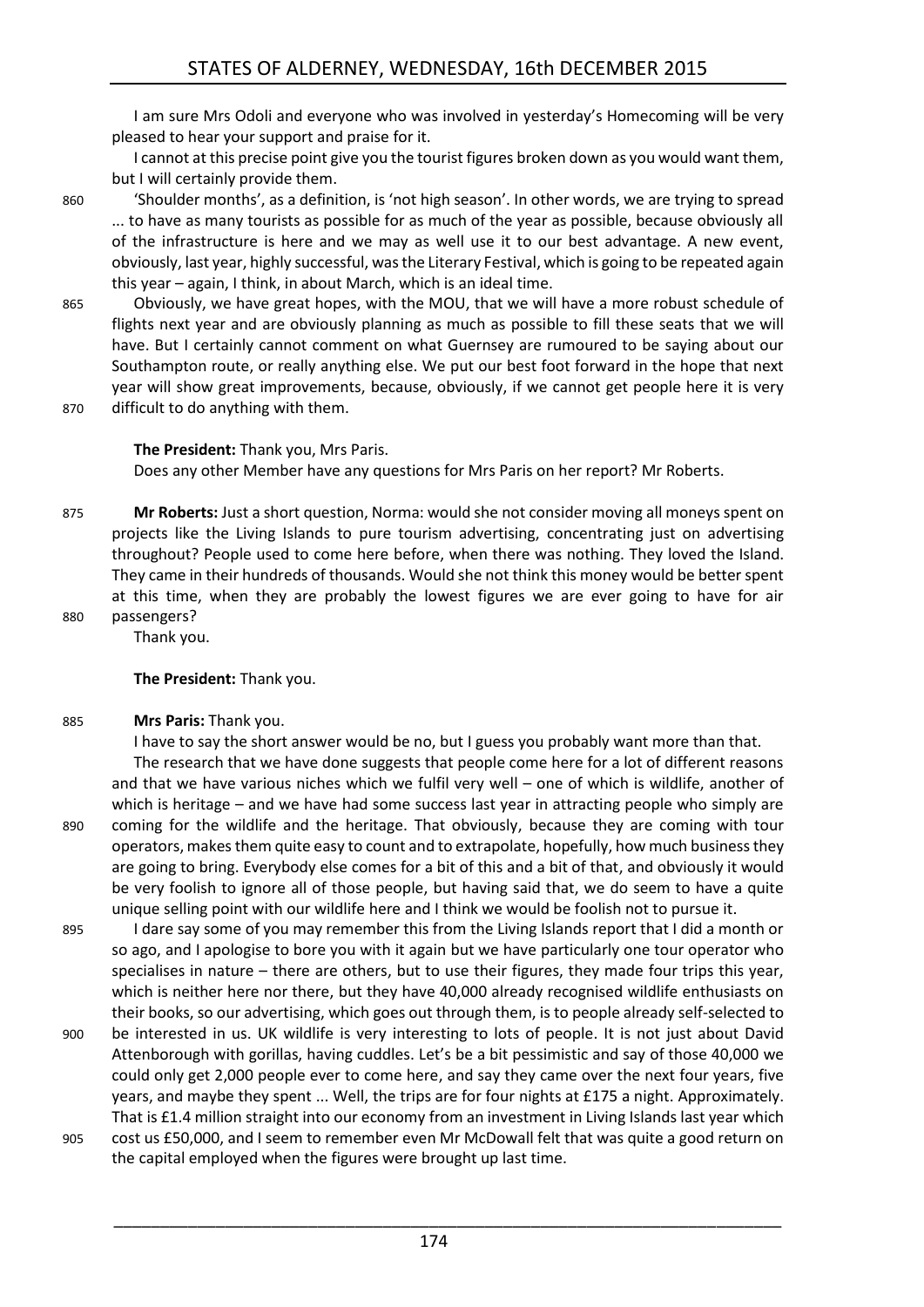So, yes, I think we have to pursue everything we can, but I think the wildlife aspects of it are really quite exciting, Mr Roberts.

910 **The President:** Thank you, Mrs Paris. Do you have a secondary question, Mr Roberts?

**Mr Roberts:** Yes, please, Mr President.

915 **The President:** Please go ahead.

**Mr Roberts:** Does she not think that this is just one small section of the community – people interested in wildlife? We need to widen our horizon, really. (**A Member:** Hear, hear.)

I would question the figures also. You can pick numbers out of a hat and say, 'We are earning 920 £1.5 million,' – I do not see it, but there you go. (**Mrs Paris:** No.)

Does she not think that this is just one small section we should be looking to bring to the Island?

**The President:** Mrs Paris, I think you have probably already answered that, but please feel free to add to that if you want to.

925

**Mrs Paris:** I was merely going to say that it is small at the moment but it has the potential to be much bigger. I would quite agree with Mr Roberts that we must not look at this whilst neglecting other things, but nevertheless I think this is actually one of the most exciting pieces of good news we have had for quite a long time.

930

**The President:** Thank you, Mrs Paris.

**Mr Roberts:** Thank you very much, Mrs Paris.

935 **The President:** Does any other Member wish to question Mrs Paris on her report? Mr Harvey.

#### **Mr Harvey:** Thank you, sir.

Would Mrs Paris agree that it might be useful to refresh the Members' memories as to why we adopted a strategy of looking at key unique sales points: so we are not competing with the south 940 of Spain and other much cheaper and sunnier climes; that we are using the unique attributes we have, which are attractive to very many people in the UK, rather than blowing our entire budget on one weekend's advertising in the UK nationals, which is what it would do?

**The President:** Thank you, Mr Harvey.

945 Mrs Paris.

**Mrs Paris:** Thank you, Mr Harvey for the question. I think also you have provided the answer! I cannot say anymore. *(Laughter)*

950 **The President:** Thank you, Mrs Paris. Mr McKinley.

**Mr McKinley:** No, I just want to –

955 **The President:** Who are you addressing, Mr McKinley?

**Mr McKinley:** You, sir. No, I was not going to say anything, just to say that I agree – she answered the question.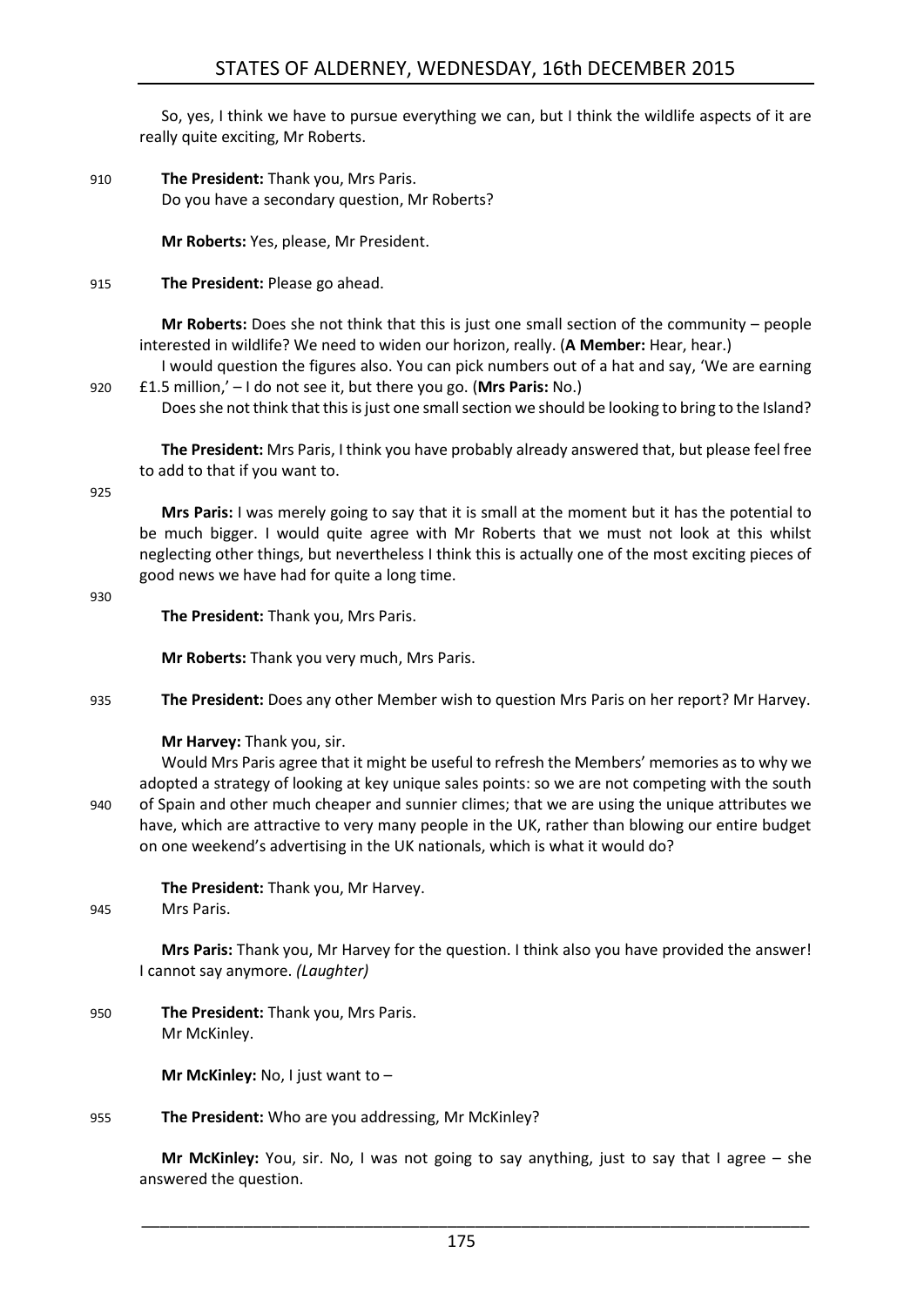960 **The President:** Okay, if you wish to speak, please rise.

**Mr McKinley:** I do not wish to speak. *(Laughter)*

**The President:** Does any other Member wish to ask Mrs Paris questions about her report? 965 Thank you very much, Mrs Paris.

#### **3. Annual Report of the Building and Development Control Committee**

<span id="page-23-0"></span>**The President:** Could we move to section 3 of the Reports, please.

**The Greffier:** Yes, Mr President.

The next matter is the Annual Report of the Building and Development Control Committee and 970 the report has been received by the Chairman of that Committee, Mr Birmingham.

**The President:** Mr Harvey, as Convener, were there any comments on this report at the People's Meeting, please?

975 **Mr Harvey:** No, sir.

**The President:** Thank you very much. Mr Birmingham, would you like to present your report.

#### 980 **Mr Birmingham:** Thank you, Mr President.

I will follow suit with all the other committee chairmen – I will not read out the report, you will be glad to know.

I would just like to take this opportunity, though, to thank all the States staff for their assistance throughout the year, assisting BDCC with committee meetings. It is quite taxing for minutes, and 985 I have to say they do a great job in terms of bringing everything through.

I will just apologise for one little typo that I have noticed reading through – or it could have been me, probably spell check – where I have said:

Mr Young also began work on familiarising himself with the vagrancies of local planning law,

I do not know whether that is a new housing strategy or not, *(Laughter)* but it should of course read 'vagaries'. I will leave myself open to questions.

**The President:** Thank you very much, Mr Birmingham.

990 Does any Member have questions for Mr Birmingham on this report? Mr Jean.

**Mr Jean:** Do you feel, Mr Birmingham, that there was anything that your Committee could have done regarding the permission given to the house on Longis Common? A secondary question is: do you feel that that house is incongruous by its nature, or does it fit in with the Roman fort 995 nearby?

**The President:** Thank you, Mr Jean. Mr Birmingham.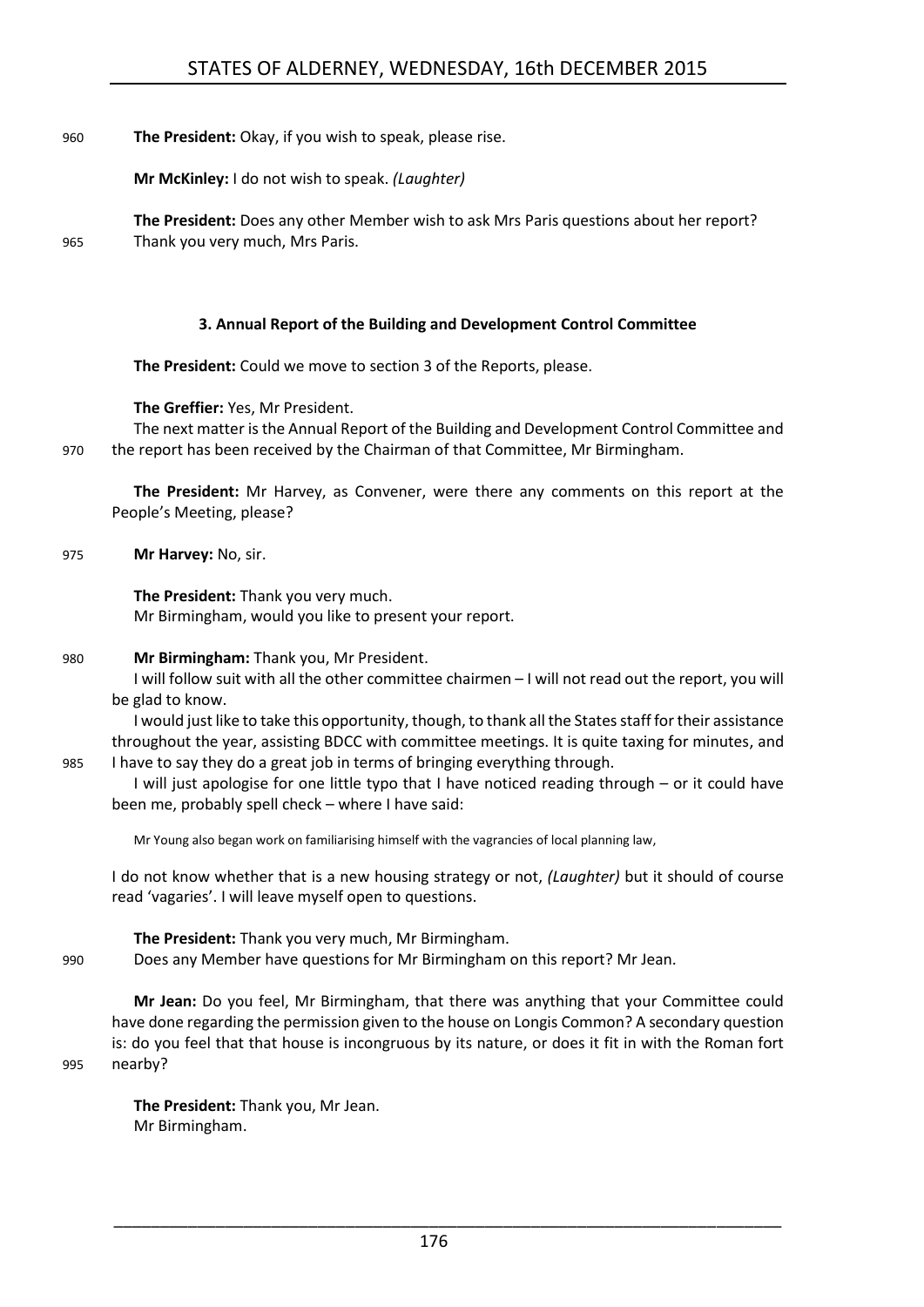#### **Mr Birmingham:** Thank you, Mr President.

1000 That particular application ... I am loathe to get into details of specific applications, because that is the remit of the BDCC to study these things fully.

**Mr President:** You do not have to answer that if you do not want to, because it is not part of your report.

1005

**Mr Birmingham:** Yes, I will just give a quick outline. All I will say is that the application was received, it went through due process, it was reviewed thoroughly by the Planning Officer, Mr Young, after he started. One very important thing that we did, as part of that, was we actually asked specifically for an archaeological EIA to be undertaken at the site, which I think might be 1010 the first time the Planning Authority have ever asked for that to be had, although I will be corrected if it is not. So it has been through the full process and all I will say it was unanimously

**The President:** Thank you, Mr Birmingham.

supported by all five members of the BDCC.

1015 Does any other Member have any questionsfor the Chairman of the Building and Development Committee? Mr Jean.

**Mr Jean:** I am just looking at ... going to this paper to look.

1020 **The President:** Okay. While he is looking, does anybody else have any questions for Mr Birmingham?

Mr Jean, I do not want to cut you off: do you have any further questions?

**Mr Jean:** Only, if I may, the observation that I have always felt, and still do, with the Arup 1025 Report ... How do you feel about this, Mr Birmingham? At one time you indicated that the Arup Report should have come before the States for full debate so that the public could have their say on the final report at a People's Meeting. Do you still feel similarly to myself?

### **Mr Birmingham:** Thank you.

1030 I think I covered this probably in fairly great detail on the report I gave to the States at the October meeting. The one big problem of the Arup Report is the sheer size and scope that it has, with in excess of 30 recommendations. I think I made the point at the time that, even if we brought the Arup Report as a whole to actually be debated by the States, if we stuck by our normal rules of procedure in terms of time talked, it would have given a States Member about 10 seconds on 1035 each of the recommendations.

I think, purely because so much of it is process, it is going to come to the States in various segments throughout the year. So, for example, there is a section in the Arup Report dealing with the Land Use Plan and the Land Use Plan procedure. Well, obviously the Land Use Plan is going to come to the States because it has to – it is part of the law, part of the body of Development Control 1040 law – and so therefore there is the forum there for the discussion.

If there are certain sections of the report that it is felt would be aided by extra discussion, then I am quite happy to look at bringing it to the full States for debate. I would suspect that the current housing strategy work that is underway is probably something that may well come in, although that possibly again might fall in under the Land Use Plan itself.

1045 In terms of everything to deal with the Arup Report, I think we have been pretty good in having it well discussed within the public domain: we have had public meetings, we have had plenty of feedback from the public. For an example, currently, with the Land Use Plan, we have just done a call for sites. That is a very interactive process with the public. I would say in general, particularly about the Land Use Plan, I think it is one of the most democratic processes that the States actually 1050 undertakes, and I always encourage everybody to interact when it comes to planning matters.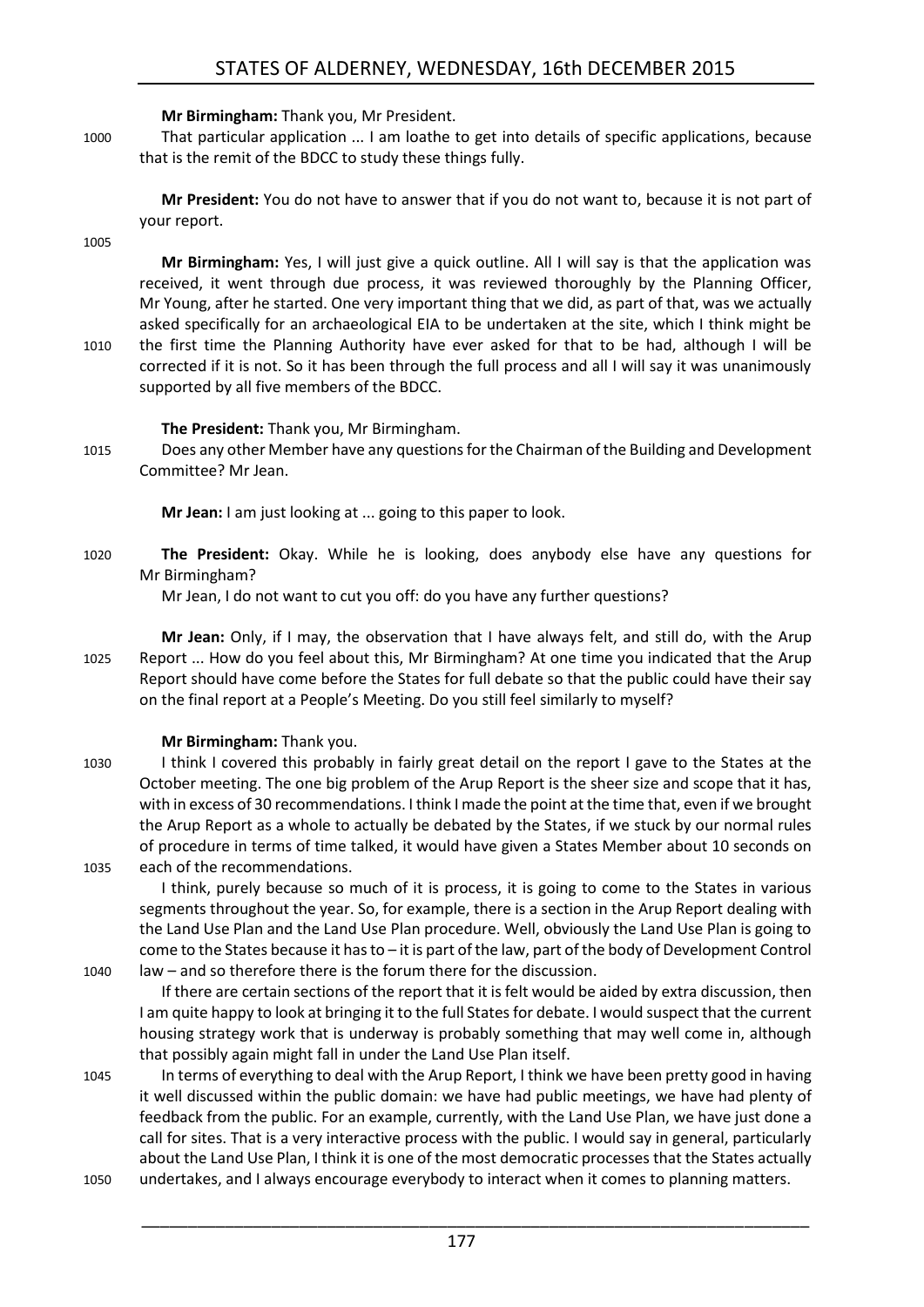**The President:** Thank you.

**Mr Jean:** Thank you for that.

1055

**The President:** Does any other Member have any more questions for the Chairman of the PDCC? No.

In that case, Monsieur Greffier, if we move on to report number 4, please.

#### **4. Annual Report of the General Services Committee**

<span id="page-25-0"></span>**The Greffier:** Thank you, sir.

1060 The final report today is the Annual Report of the General Services Committee, which has been received from Mr Tugby in his capacity as Chairman of that Committee.

**The President:** Thank you very much.

Mr Harvey, as Convener, were there any comments on this report at the People's Meeting?

1065

**Mr Harvey:** Thank you, sir, there were a number of comments on this report.

It was stated that the Corblets Wall has deteriorated since the repairs last year – what is happening; is there a plan? Mrs Paris clarified that, with the arrival of the Technical Services Officer in January, a plan will be put in place going forward.

1070 Another contributor asked what FAB stood for. The abbreviation was clarified as the France Alderney Britain link.

The current campsite operator was congratulated for the successful running of the campsite. It was stated that there are ongoing problems with the green waste, with the site reportedly being completely blocked on the day of the People's Meeting. Also, small cars cannot get into the area 1075 due to the condition of the track, and some public have been leaving green waste at the entrance

of the site. This issue needs to be resolved. Another digger is need to keep on top of the waste. It was clarified by the Chief Executive that a further mini-digger has been ordered. Mrs Paris also advised that GSC are very aware of the situation and they are looking into a better approach and policy in place for 2016.

1080 The final item raised was the Mouriaux to Platte Saline sewerage system – and is it really going to be finished? The Chief Executive advised that the project will be completed, with the piping in place ready to be connected to the sewerage system. He also stated that he plans to look into a treatment facility that would deal with all issues relating to the sewerage system, which would be project managed in 2016.

1085

**The President:** Thank you, very much. Mr Tugby, would you care to present your report.

**Mr Tugby:** Certainly. I would like to answer some of those questions from the People's 1090 Meeting.

One of the problems with the Corblets Wall was we had engineers come in from the UK and give reports on all the coastal erosion, but one of the problems is they always come up with goldplated schemes, which it ends up we cannot afford, basically, to carry out. We need, which we are looking at, a cost-effective way of remedying it. As an example, the Corblets Wall ... One of the 1095 schemes put forward by the engineers was over £1 million and you would have to spend £10,000

a year on maintaining it, so that went by the wayside. It is all very well getting all these reports and lots of pretty pictures telling us it is eroding, but we can see for ourselves basically without all